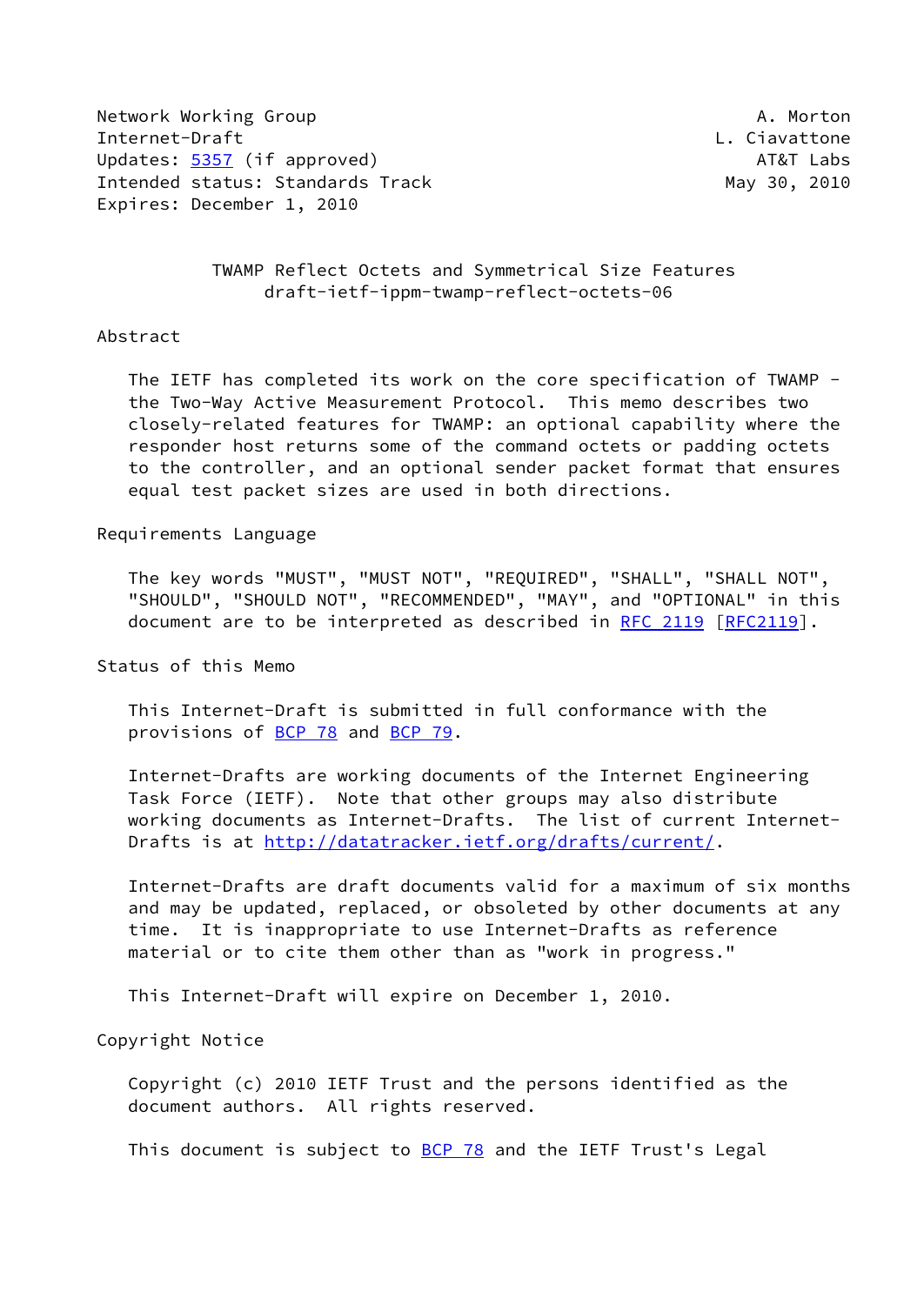Internet-Draft Reflect Octets & Symmetric Size May 2010

Provisions Relating to IETF Documents

 [\(http://trustee.ietf.org/license-info](http://trustee.ietf.org/license-info)) in effect on the date of publication of this document. Please review these documents carefully, as they describe your rights and restrictions with respect to this document. Code Components extracted from this document must include Simplified BSD License text as described in Section 4.e of the Trust Legal Provisions and are provided without warranty as described in the Simplified BSD License.

 This document may contain material from IETF Documents or IETF Contributions published or made publicly available before November 10, 2008. The person(s) controlling the copyright in some of this material may not have granted the IETF Trust the right to allow modifications of such material outside the IETF Standards Process. Without obtaining an adequate license from the person(s) controlling the copyright in such materials, this document may not be modified outside the IETF Standards Process, and derivative works of it may not be created outside the IETF Standards Process, except to format it for publication as an RFC or to translate it into languages other than English.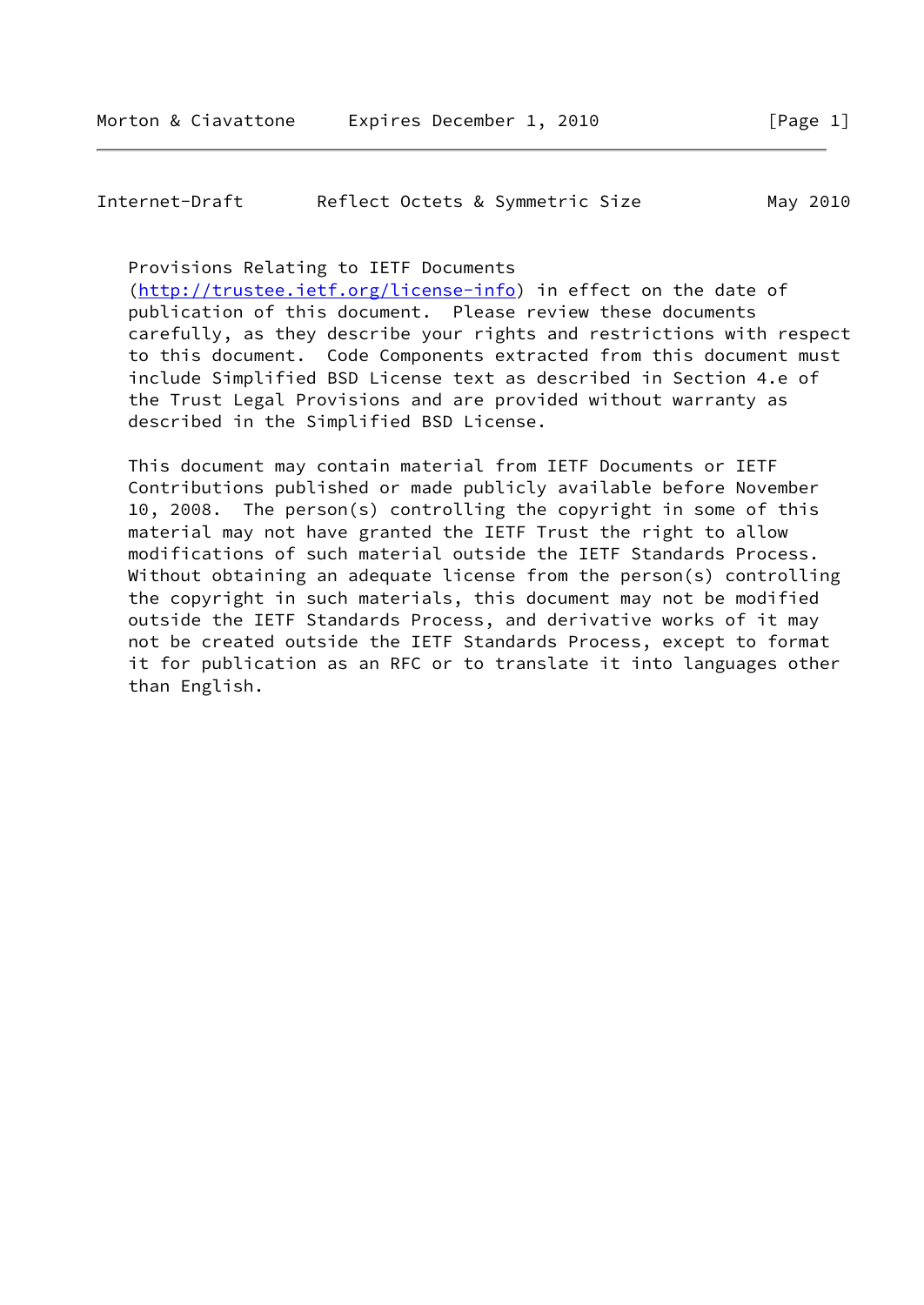|  | Morton & Ciavattone | Expires December 1, 2010 |  |
|--|---------------------|--------------------------|--|
|  |                     |                          |  |

| Reflect Octets & Symmetric Size<br>Internet-Draft | May 2010 |
|---------------------------------------------------|----------|
|---------------------------------------------------|----------|

# Table of Contents

| $\perp$ .                                                              |  |
|------------------------------------------------------------------------|--|
| 2.                                                                     |  |
| 3.                                                                     |  |
| Connection Setup with New Features $\frac{5}{2}$<br>3.1.               |  |
| 3.2. Reflect Octets: Request-TW-Session Packet Format $6$              |  |
| $3.3$ . Reflect Octets: Accept Session Packet Format 8                 |  |
| $3.4$ . Additional considerations 10                                   |  |
|                                                                        |  |
|                                                                        |  |
| 4.1.1.                                                                 |  |
| Reflect Octets: Packet Formats and Contents 10<br>4.1.2.               |  |
| 4.1.3.<br>Reflect Octets: Interaction with Padding Truncation . 12     |  |
| 4.1.4. Symmetrical Size: Session-Sender Packet Format 13               |  |
| Symmetrical Size AND Reflect Octets:<br>4.1.5.                         |  |
| Session-Sender Packet Format 14                                        |  |
|                                                                        |  |
| Reflect Octets: Session-Reflector Packet Format<br>4.2.1.              |  |
|                                                                        |  |
| Symmetrical Size: Session-Reflector Packet Format 17<br><u>4.2.2</u> . |  |
| 4.2.3. Symmetrical Size AND Reflect Octets:                            |  |
| Session-Sender Packet Format 17                                        |  |
| $\overline{5}$ .                                                       |  |
| 6.                                                                     |  |
| Registry Specification 18<br>6.1.                                      |  |
| 6.2. Registry Management 18                                            |  |
| 6.3. Experimental Numbers 18                                           |  |
| 6.4.                                                                   |  |
|                                                                        |  |
| $\mathbf{I}$ .                                                         |  |
| 8.                                                                     |  |
| 8.1.                                                                   |  |
| Informative References 20<br>8.2.                                      |  |
|                                                                        |  |

 $[Page 2]$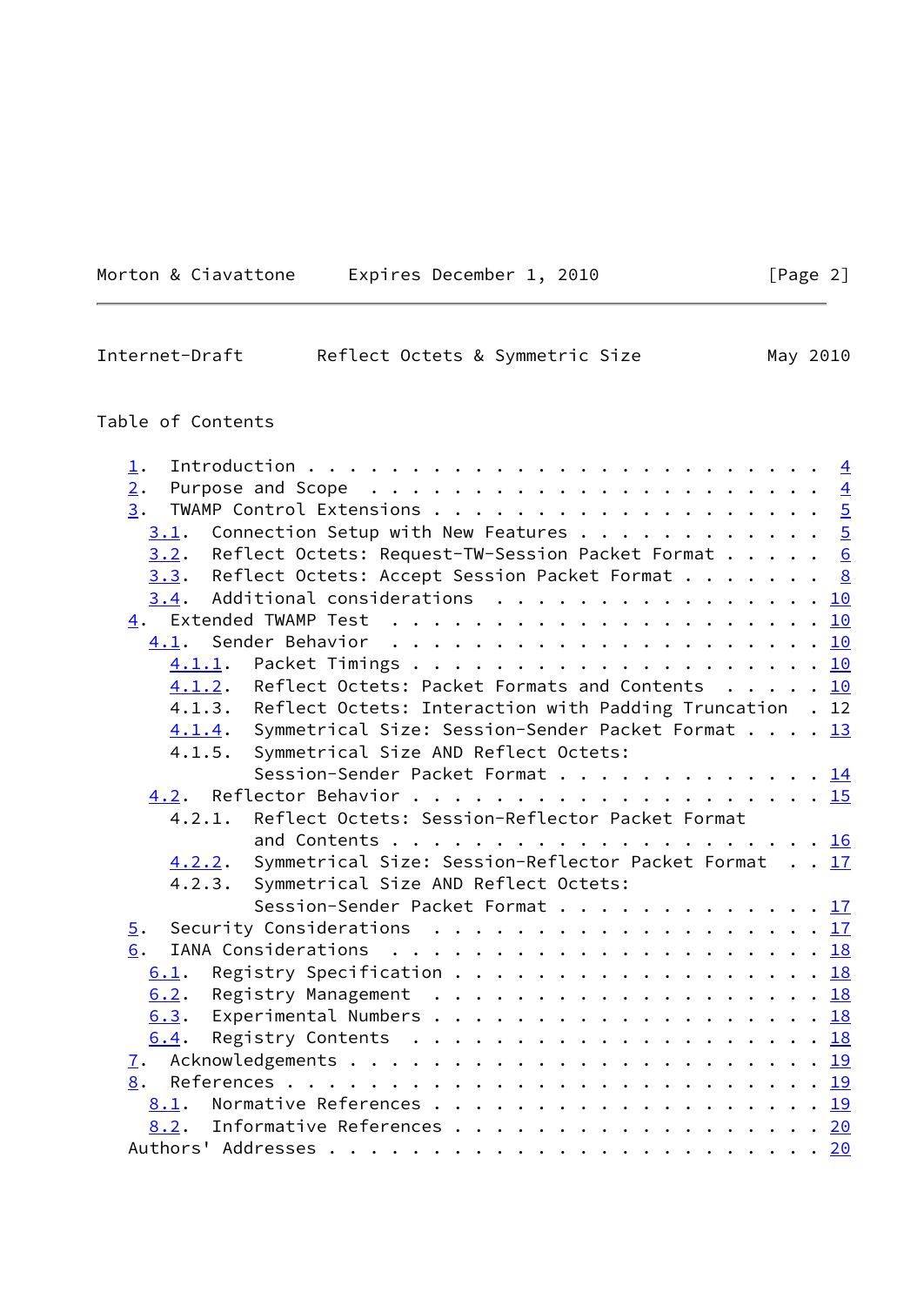Morton & Ciavattone Expires December 1, 2010 [Page 3]

<span id="page-3-1"></span>Internet-Draft Reflect Octets & Symmetric Size May 2010

#### <span id="page-3-0"></span>[1](#page-3-0). Introduction

 The IETF has completed its work on the core specification of TWAMP - the Two-Way Active Measurement Protocol [\[RFC5357](https://datatracker.ietf.org/doc/pdf/rfc5357)]. TWAMP is an extension of the One-way Active Measurement Protocol, OWAMP [\[RFC4656](https://datatracker.ietf.org/doc/pdf/rfc4656)]. The TWAMP specification gathered wide review as it approached completion, and the by-products were several recommendations for new features in TWAMP. There are a growing number TWAMP implementations at present, and wide-spread usage is expected. There are even devices that are designed to test implementations for protocol compliance.

This memo describes two closely-related features for TWAMP.

 One is the OPTIONAL capability for the responder host to return a limited number of unassigned (padding) octets to the Control-Client or Session-Sender entities in both the TWAMP-Control and TWAMP-Test protocols. With this capability, the Control-Client or Session- Sender can embed octets of information it deems useful and have the assurance that the corresponding reply/test packet will contain that information when it is reflected and returned (by the Server or Session-Reflector.

 The memo also adds an OPTIONAL capability to assure that reflected test packets are the same size in both directions of transmission. This is accomplished by specifying a new TWAMP-Test Session-Sender packet format.

This memo is an update to the TWAMP core protocol specified in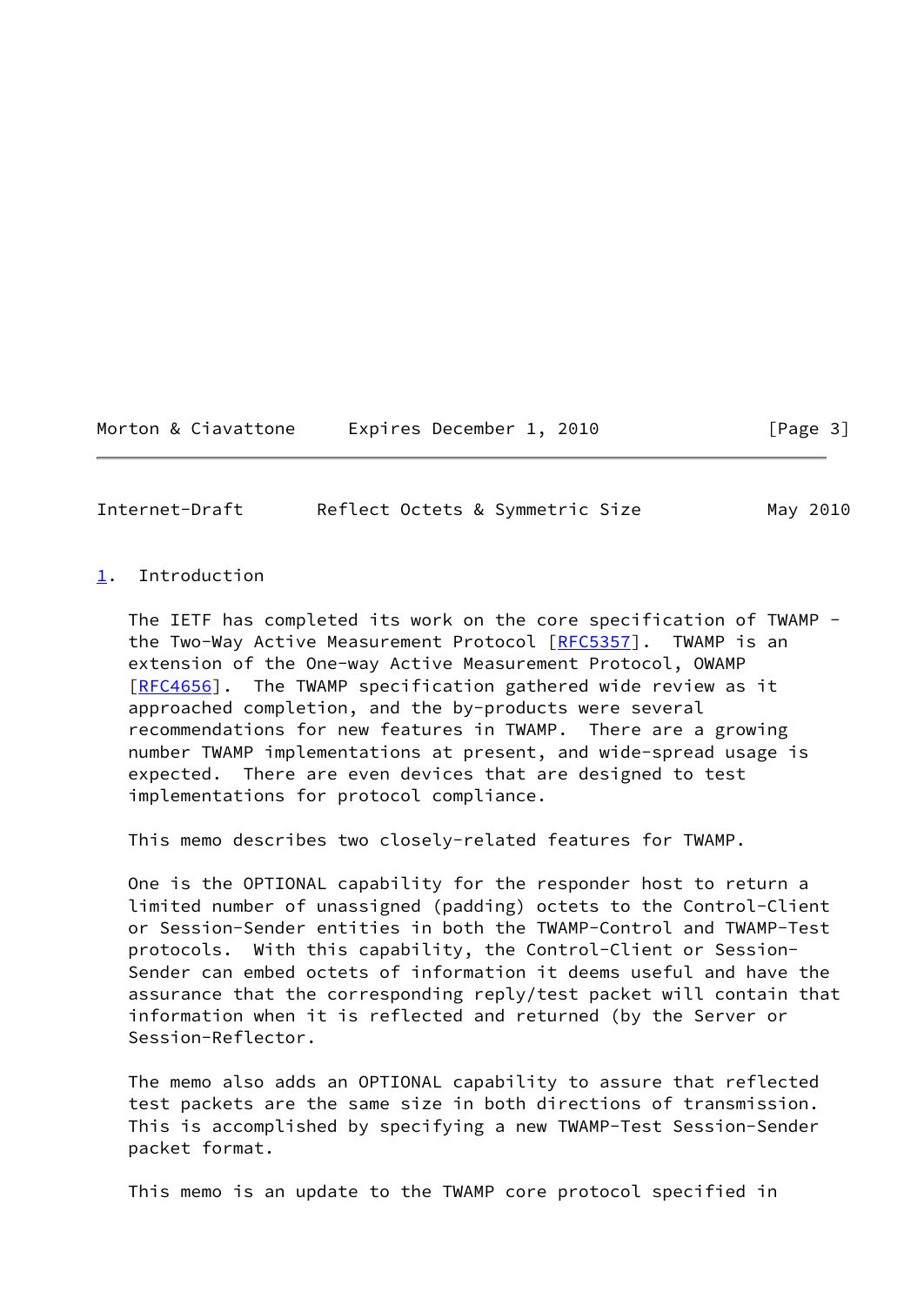[\[RFC5357](https://datatracker.ietf.org/doc/pdf/rfc5357)]. Measurement systems are not required to implement the features described in this memo to claim compliance with [\[RFC5357](https://datatracker.ietf.org/doc/pdf/rfc5357)].

 Throughout this memo, the bits marked MBZ (Must Be Zero) MUST be set to zero by senders and MUST be ignored by receivers. Also, the HMAC (Hashed Message Authentication Code) MUST be calculated as defined in Section [3.2 of \[RFC4656\]](https://datatracker.ietf.org/doc/pdf/rfc4656#section-3.2).

#### <span id="page-4-0"></span>[2](#page-4-0). Purpose and Scope

 The purpose of this memo is to define two OPTIONAL closely-related features for TWAMP [[RFC5357\]](https://datatracker.ietf.org/doc/pdf/rfc5357). The features enhance the TWAMP responder's capabilities to perform simple operations on control and test packets: the reflection of octets or padding and symmetrical sizes of fields in the TWAMP-Test packets. Motivations include permitting the controller host to tag packets with an index for simplified identification, and/or assert that the same size test packets will be used in each direction.

| Morton & Ciavattone | Expires December 1, 2010 | [Page 4] |
|---------------------|--------------------------|----------|
|                     |                          |          |

<span id="page-4-1"></span>

| Internet-Draft |  | Reflect Octets & Symmetric Size | May 2010 |
|----------------|--|---------------------------------|----------|
|----------------|--|---------------------------------|----------|

 The scope of the memo is limited to specifications of the following features:

- o Reflect Octets: the capability of the Server/Session-Reflector to reflect specific octets back to the Client/Session-Sender.
- o Symmetrical Size: the capability to ensure that TWAMP-Test protocol uses the same packet size in both directions through support of a new TWAMP-Test Session-Sender test packet format in both the Session-Sender and the Session-Reflector. Only the Session-Sender test packet format is new.

 This memo extends the modes of operation through assignment of two new values in the Modes Field (see [section 3.1](#page-5-1) of [RFC4656] for the format of the Server Greeting message), while retaining backward compatibility with the core TWAMP [[RFC5357](https://datatracker.ietf.org/doc/pdf/rfc5357)] implementations. The two new values correspond to the two features defined in this memo.

 When the Server and Control-Client have agreed to use the Reflect Octets mode during control connection setup, then the Control-Client, the Server, the Session-Sender, and the Session-Reflector MUST all conform to the requirements of that mode, as identified below.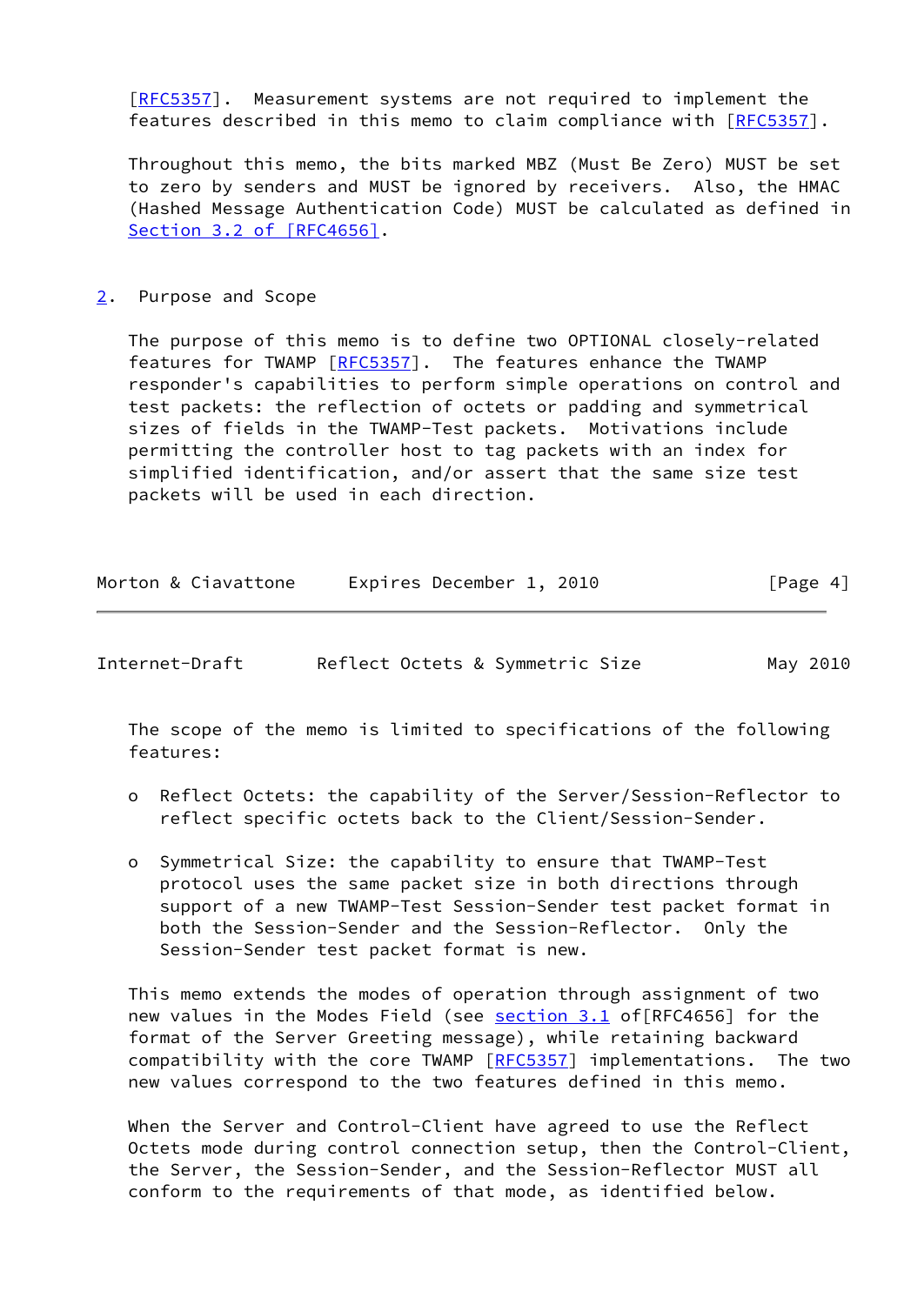When the Server and Control-Client have agreed to use the Symmetrical Size mode during control connection setup, then the Control-Client, the Server, the Session-Sender, and the Session-Reflector MUST all conform to the requirements of that mode, as identified below.

## <span id="page-5-0"></span>[3](#page-5-0). TWAMP Control Extensions

 TWAMP-Control protocol [\[RFC5357](https://datatracker.ietf.org/doc/pdf/rfc5357)] uses the Modes Field to identify and select specific communication capabilities, and this field is a recognized extension mechanism. The following sections describe two such extensions.

## <span id="page-5-1"></span>[3.1](#page-5-1). Connection Setup with New Features

 TWAMP connection establishment follows the procedure defined in section [3.1 of \[RFC4656\]](https://datatracker.ietf.org/doc/pdf/rfc4656#section-3.1) and section [3.1 of \[RFC5357\]](https://datatracker.ietf.org/doc/pdf/rfc5357#section-3.1). The new features require two new bit positions (and values) to identify the ability of the Server/Session-Reflector to reflect specific octets back to the Control-Client/Session-Sender, and to support the new Session-Sender packet format in TWAMP-Test Protocol. With this added feature, the complete set of TWAMP Modes Field bit positions and values would be as follows:

<span id="page-5-2"></span>

|                   | Morton & Ciavattone                                                | Expires December 1, 2010        | [Page 5] |  |
|-------------------|--------------------------------------------------------------------|---------------------------------|----------|--|
| Internet-Draft    |                                                                    | Reflect Octets & Symmetric Size | May 2010 |  |
| Value<br>$\Theta$ | Description<br>Reserved                                            | Reference/Explanation           |          |  |
| $\mathbf{1}$      | Unauthenticated                                                    | RFC4656, Section 3.1            |          |  |
| $\overline{2}$    | Authenticated                                                      | RFC4656, Section 3.1            |          |  |
| $\overline{4}$    | Encrypted                                                          | <u>RFC4656, Section 3.1</u>     |          |  |
| 8                 | Unauth. TEST protocol,<br>Encrypted CONTROL                        | RFC5681, Section 3.1            |          |  |
| 16                | Individual Session<br>Control                                      | RFC????, <u>Section 3.1</u>     |          |  |
| <b>XXX</b>        | Reflect Octets<br>Capability                                       | new bit position $(X)$          |          |  |
| ууу               | Symmetrical Size mew bit position (Y)<br>Sender Test Packet Format |                                 |          |  |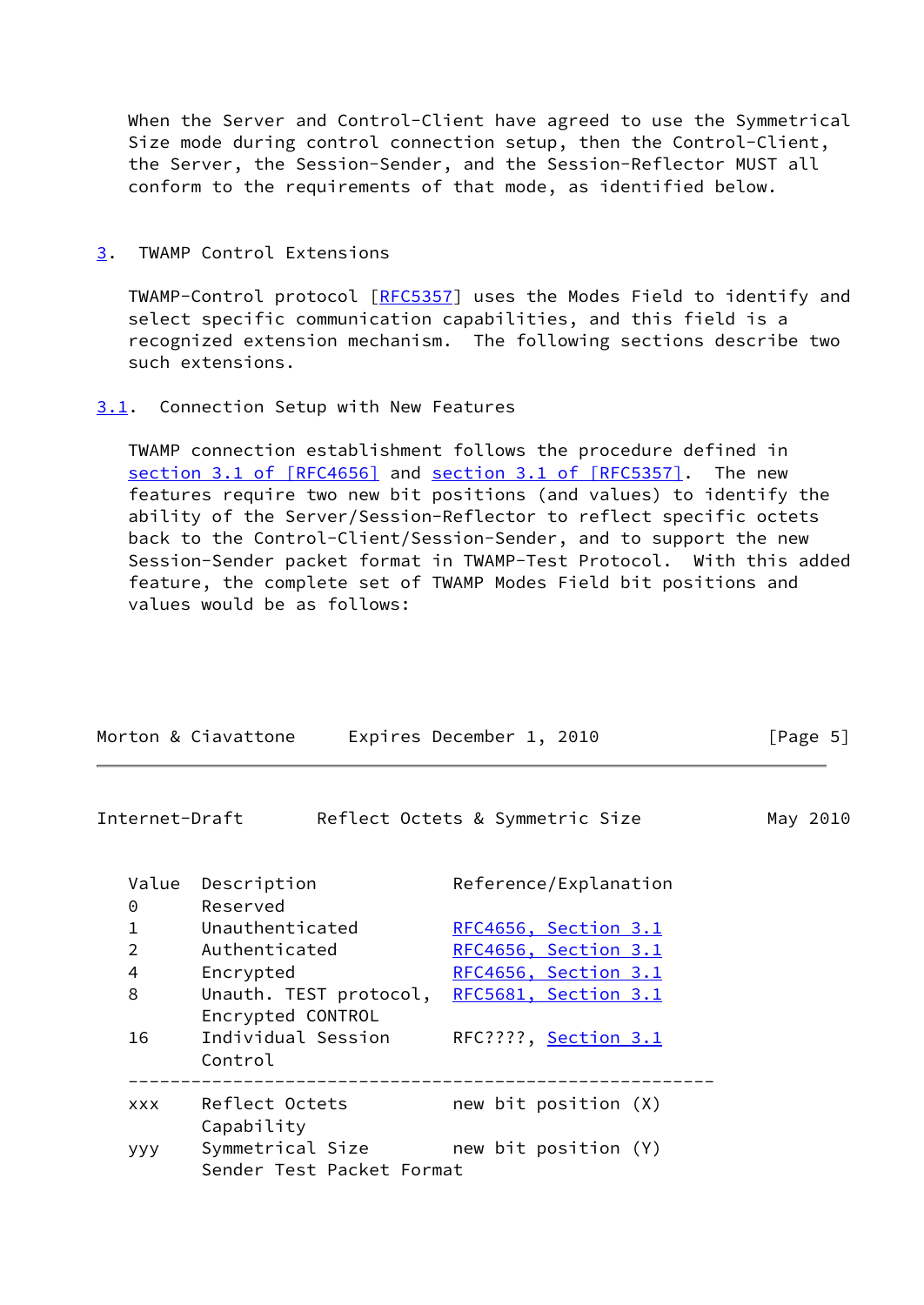In the original OWAMP Modes Field, setting bit positions 0, 1 or 2 indicated the security mode of the Control protocol, and the Test protocol inherited the same mode (see section [4 of \[RFC4656\]](https://datatracker.ietf.org/doc/pdf/rfc4656#section-4)). In [\[RFC5618](https://datatracker.ietf.org/doc/pdf/rfc5618)], bit position 3 allows unauthenticated TWAMP Test protocol to be used with encryption on the TWAMP-Control protocol in a mixed mode of operation.

 The Server sets one or both of the new bit positions (X and Y) in the Modes Field of the Server Greeting message to indicate its capabilities and willingness to operate in either of these modes (or both) if desired.

 >>>IANA: change xxx, yyy, X, Y, and RFC???? to the assigned values  $<<$ 

 If the Control-Client intends to operate all test sessions invoked with this control connection using one or both of the new modes, it MUST set the Mode Field bit corresponding to each function in the Setup Response message. With this and other extensions, the Control- Client MAY set multiple Mode Field bits in the Setup Response message.

<span id="page-6-0"></span>[3.2](#page-6-0). Reflect Octets: Request-TW-Session Packet Format

 The bits designated for the Reflect Octets feature in the Request-TW- Session command are as shown in the packet format below.

| Morton & Ciavattone |  | Expires December 1, 2010 |  | [Page 6] |  |
|---------------------|--|--------------------------|--|----------|--|
|---------------------|--|--------------------------|--|----------|--|

Internet-Draft Reflect Octets & Symmetric Size May 2010

0 1 2 3 0 1 2 3 4 5 6 7 8 9 0 1 2 3 4 5 6 7 8 9 0 1 2 3 4 5 6 7 8 9 0 1 +-+-+-+-+-+-+-+-+-+-+-+-+-+-+-+-+-+-+-+-+-+-+-+-+-+-+-+-+-+-+-+-+ | 5 | MBZ | IPVN | Conf-Sender | Conf-Receiver | +-+-+-+-+-+-+-+-+-+-+-+-+-+-+-+-+-+-+-+-+-+-+-+-+-+-+-+-+-+-+-+-+ Number of Schedule Slots +-+-+-+-+-+-+-+-+-+-+-+-+-+-+-+-+-+-+-+-+-+-+-+-+-+-+-+-+-+-+-+-+ . .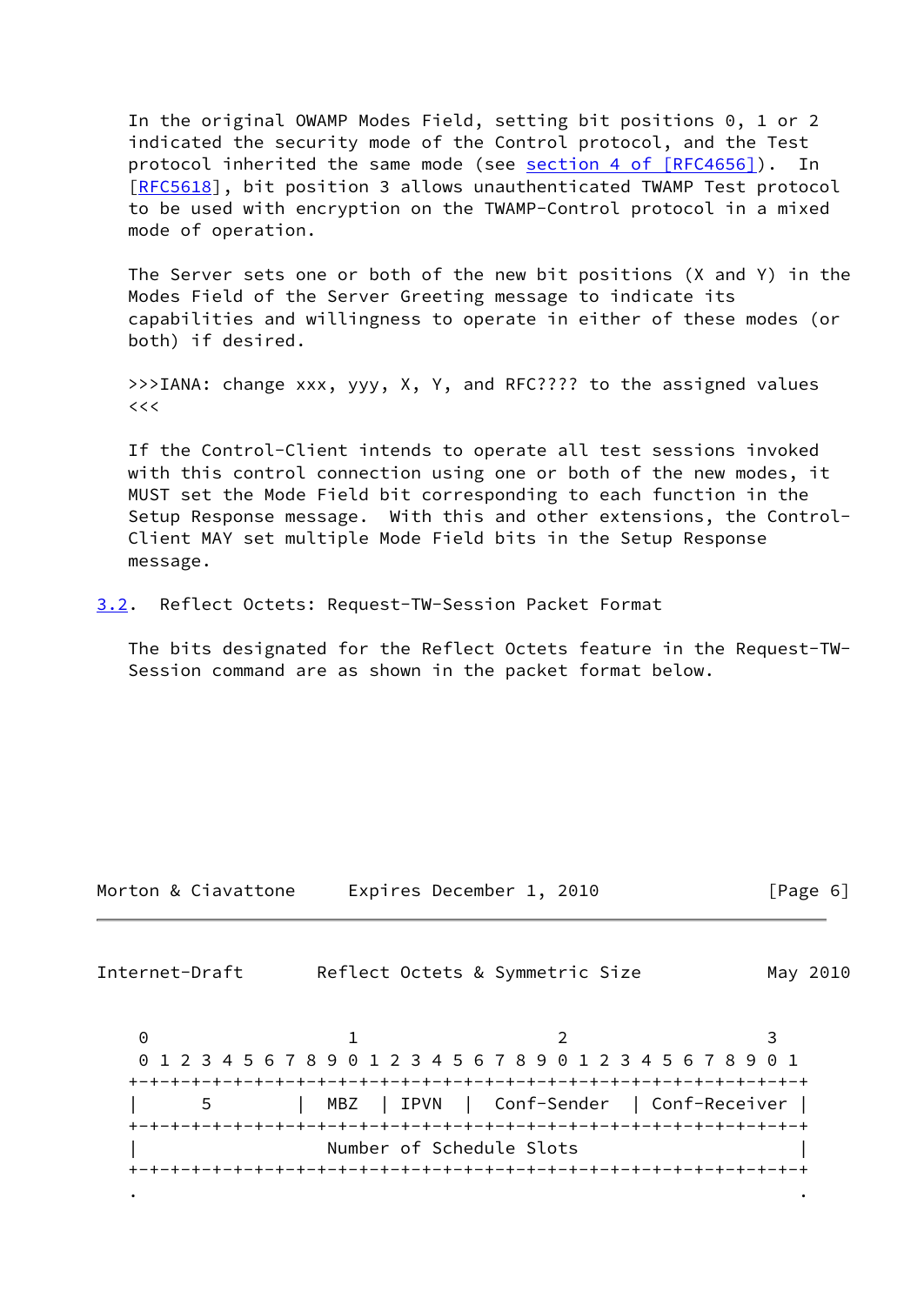... Many fields (66 octets) not shown ... . . . . +-+-+-+-+-+-+-+-+-+-+-+-+-+-+-+-+-+-+-+-+-+-+-+-+-+-+-+-+-+-+-+-+ Padding Length (4 octets) +-+-+-+-+-+-+-+-+-+-+-+-+-+-+-+-+-+-+-+-+-+-+-+-+-+-+-+-+-+-+-+-+ Start Time, (8 octets) | | +-+-+-+-+-+-+-+-+-+-+-+-+-+-+-+-+-+-+-+-+-+-+-+-+-+-+-+-+-+-+-+-+ | Timeout, (8 octets) | | | +-+-+-+-+-+-+-+-+-+-+-+-+-+-+-+-+-+-+-+-+-+-+-+-+-+-+-+-+-+-+-+-+ | Type-P Descriptor | +-+-+-+-+-+-+-+-+-+-+-+-+-+-+-+-+-+-+-+-+-+-+-+-+-+-+-+-+-+-+-+-+ Octets to be reflected | Length of padding to reflect | +-+-+-+-+-+-+-+-+-+-+-+-+-+-+-+-+-+-+-+-+-+-+-+-+-+-+-+-+-+-+-+-+ MBZ (4 octets) +-+-+-+-+-+-+-+-+-+-+-+-+-+-+-+-+-+-+-+-+-+-+-+-+-+-+-+-+-+-+-+-+ | | HMAC (16 octets) | | | | +-+-+-+-+-+-+-+-+-+-+-+-+-+-+-+-+-+-+-+-+-+-+-+-+-+-+-+-+-+-+-+-+

 The "Padding Length" Field \*continues\* to specify the number of padding octets that the Session-Sender will append to ALL TWAMP-Test packets associated with this test session. See below for considerations on the minimum length of the padding octets, following the definitions of the two new fields that follow the Type-P Descriptor.

 Note that the number of padding octets appended to the Session- Reflector's test packet depends on support for the RECOMMENDED truncation process in TWAMP section [4.2.1 \[RFC5357\].](https://datatracker.ietf.org/doc/pdf/rfc5357#section-4.2.1)

 The "Octets to be reflected" Field SHALL be 2 octets long, as shown and contains the octets that the Server MUST reflect in the Accept Session message as specified below.

The "Length of padding to reflect" Field SHALL be 2 octets long, and

|  |  | Morton & Ciavattone |  | Expires December 1, 2010 |  |  | [Page 7] |
|--|--|---------------------|--|--------------------------|--|--|----------|
|--|--|---------------------|--|--------------------------|--|--|----------|

<span id="page-7-0"></span>Internet-Draft Reflect Octets & Symmetric Size May 2010

contain an unsigned binary value in units of octets. This field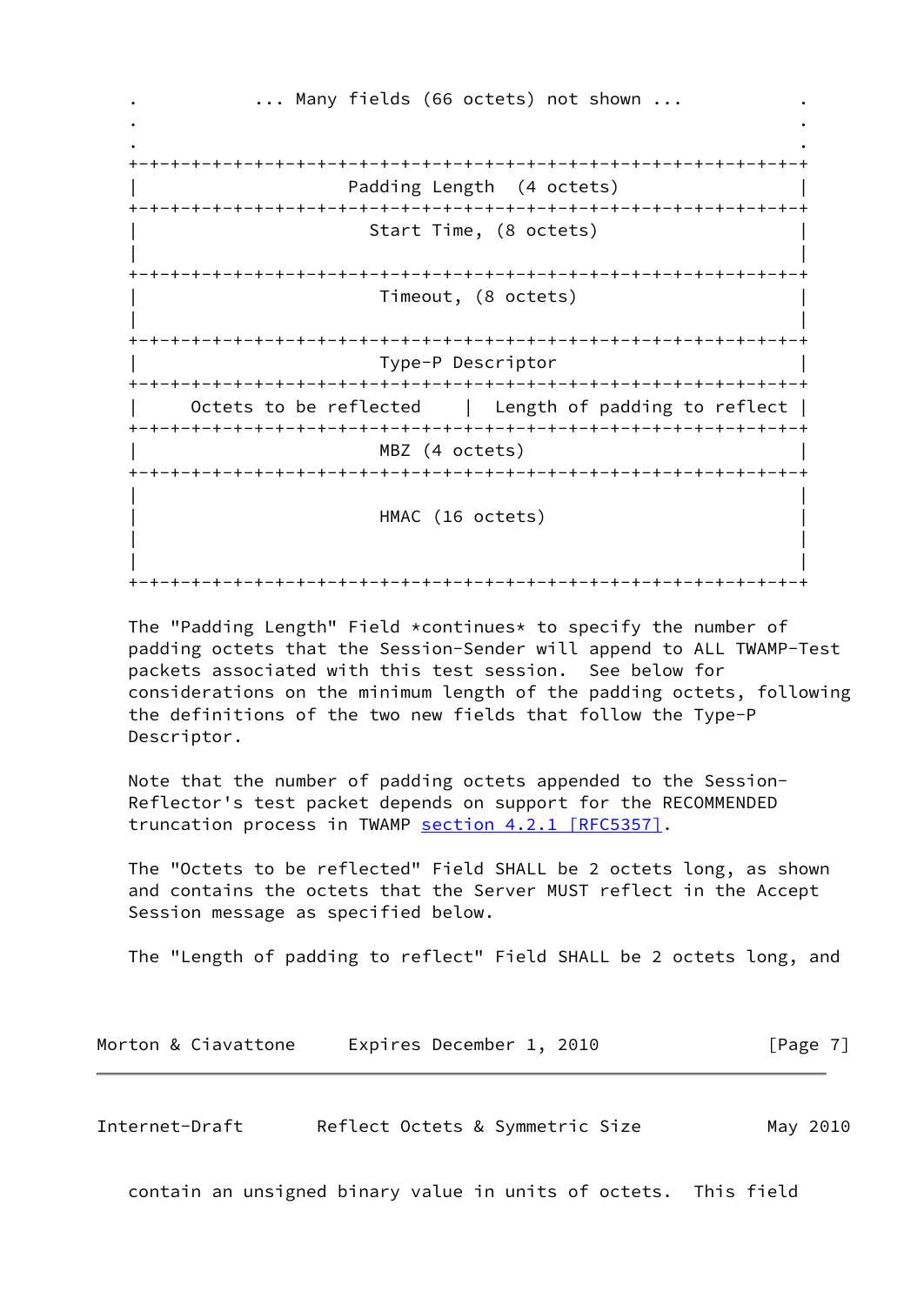communicates the length of the padding in the TWAMP-Test Packet that the Session-Sender expects to be reflected, and the length of octets that the Session-Reflector SHALL return in include in its TWAMP-Test packet format (see [section 4.2](#page-16-0)). By including this length field in the Request-TW-Session message, a Server is able to determine if it can comply with a specific request to reflect padding in the TWAMP- Test packets, and to arrange for the Session-Reflector processing in advance.

 The "Padding Length" SHOULD be >= 27 octets when specifying a test session using the Unauthenticated TWAMP-Test mode, to allow for the RECOMMENDED truncation process in TWAMP section [4.2.1 \[RFC5357\]](https://datatracker.ietf.org/doc/pdf/rfc5357#section-4.2.1).

 The "Padding Length" SHOULD be >= 56 octets when specifying a test session using the Authenticated or Encrypted TWAMP-Test modes, to allow for the RECOMMENDED truncation process in TWAMP [section](https://datatracker.ietf.org/doc/pdf/rfc5357#section-4.2.1) 4.2.1  [\[RFC5357\]](https://datatracker.ietf.org/doc/pdf/rfc5357#section-4.2.1).

 The "Padding Length" SHALL be > the "Length of padding to reflect" when specifying a test session using the OPTIONAL Reflect Octets mode.

 In Unauthenticated TWAMP-Test mode, the "Padding Length" SHALL be >= 27 + "Length of padding to reflect" octets when specifying a test session using BOTH the OPTIONAL Reflect Octets mode and the RECOMMENDED truncation process in TWAMP section [4.2.1 \[RFC5357\]](https://datatracker.ietf.org/doc/pdf/rfc5357#section-4.2.1).

 In Authenticated or Encrypted TWAMP-Test modes, the "Padding Length" SHALL be  $>= 56 +$  "Length of padding to reflect" octets when specifying a test session using BOTH the OPTIONAL Reflect Octets mode and the RECOMMENDED truncation process in TWAMP [section](https://datatracker.ietf.org/doc/pdf/rfc5357#section-4.2.1) 4.2.1  [\[RFC5357\]](https://datatracker.ietf.org/doc/pdf/rfc5357#section-4.2.1).

<span id="page-8-0"></span>[3.3](#page-8-0). Reflect Octets: Accept Session Packet Format

 The bits designated for the Reflect Padding feature in the Accept Session command are as shown in the packet format below.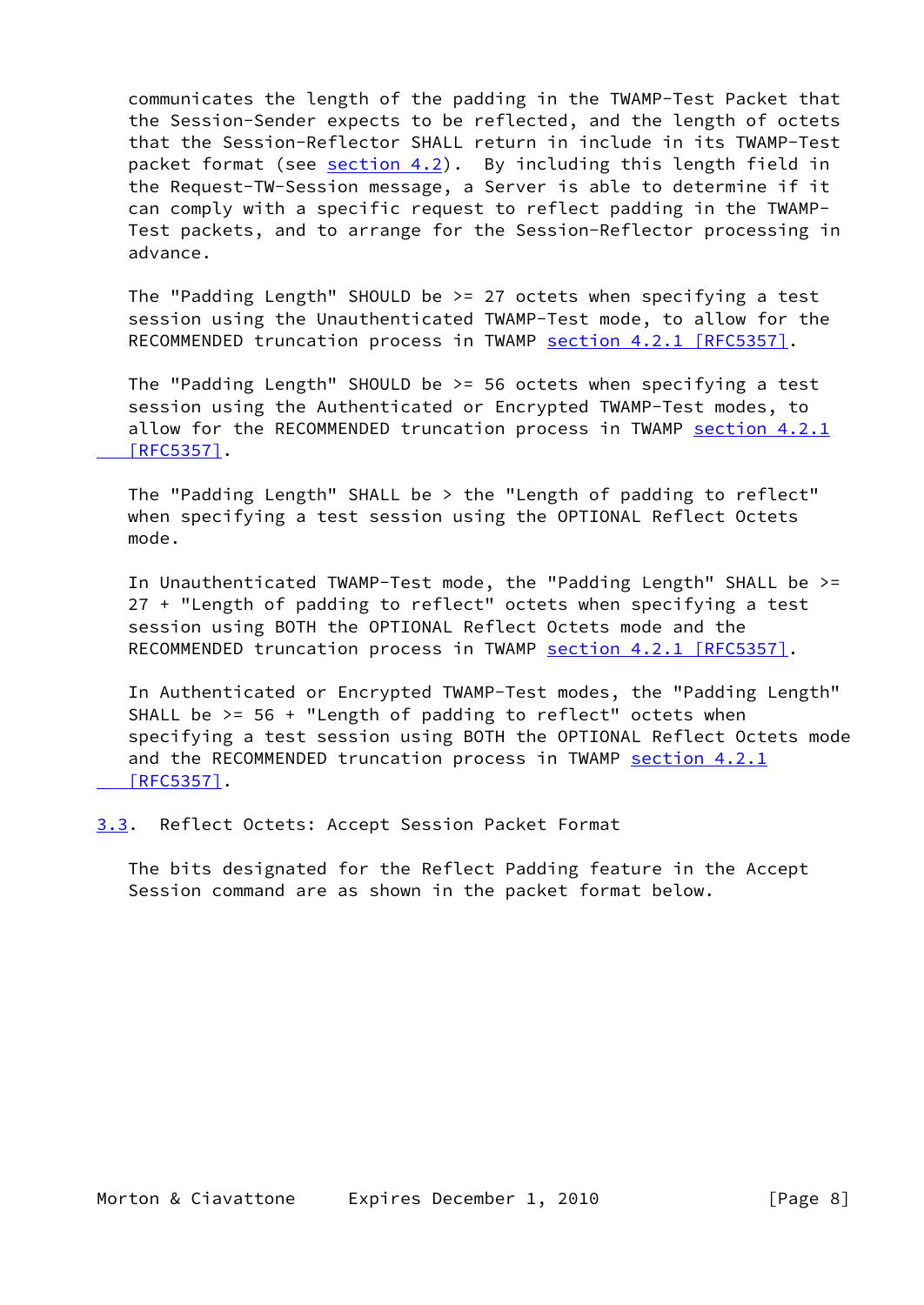

 The "Reflected octets" field SHALL contain the octets from the Request-TW-Session "Octets to be reflected" Field, and be 2 octets long, as shown.

 The "Server octets" field SHALL contain information that the Server intends to be returned in the TWAMP-Test packet padding to-be reflected Field, OR SHALL be zero, and be 2 octets long, as shown. Although the Server determines the SID, this field is very long (16 octets) and does not normally appear in TWAMP-Test packets. The following items MUST be part of compliant implementations using the Reflect Octets feature:

- o When a Server does not require octets to be returned in TWAMP-Test packets, it MUST send all zeros in the Server octets field
- o When a Server intends octets to be returned in TWAMP-Test packets, it MUST send a non-zero value in the Server octets field, and the TWAMP-Test Sender MUST include those octets at the beginning of the "Packet Padding (to be reflected)" field
- o [Section 4.1.2](#page-11-0) defines how Server octets MUST be included in the TWAMP-Test packet padding when this service is desired by the Server (indicated in the second of two figures in the section)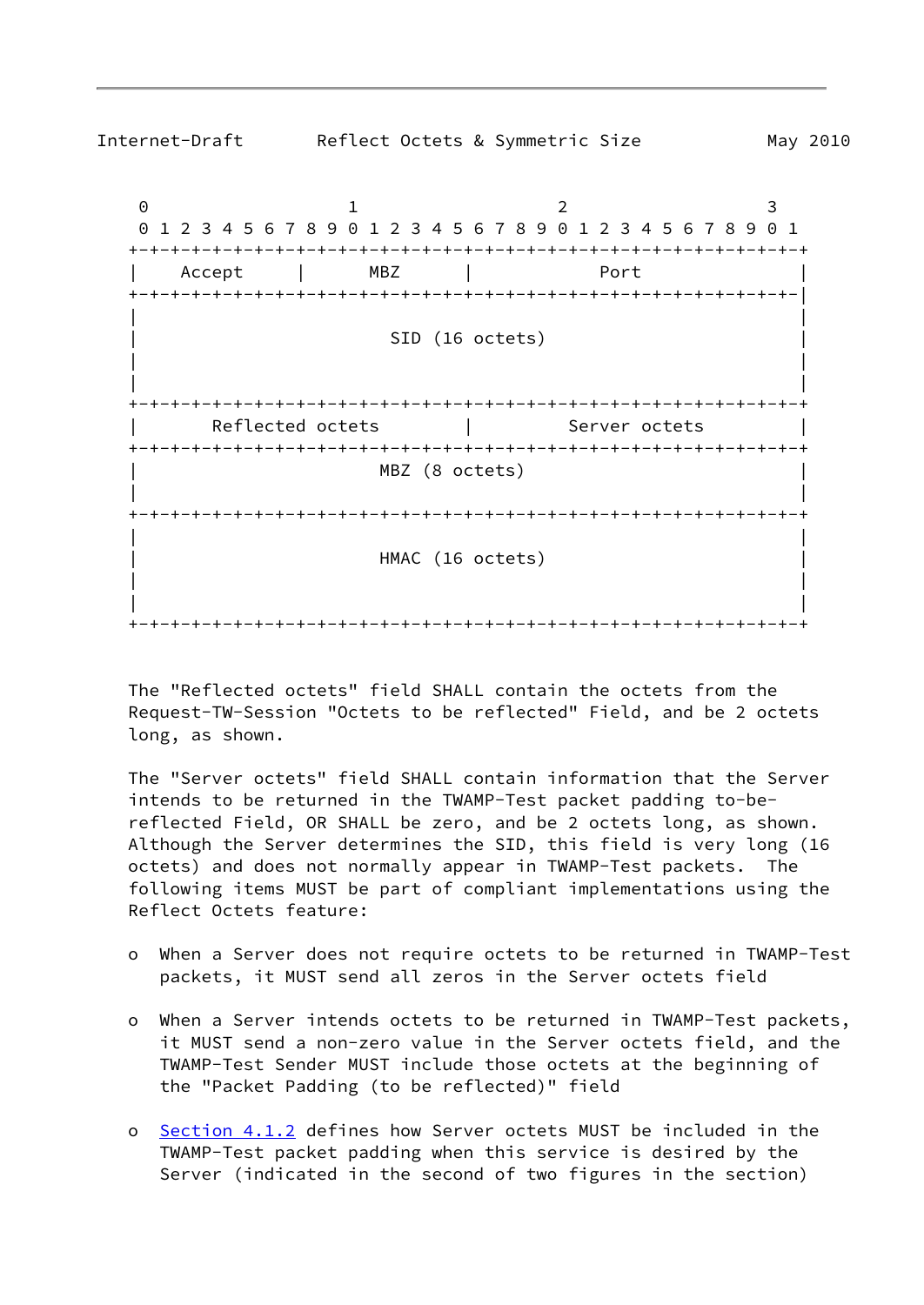When supporting the RECOMMENDED truncation process in TWAMP [section](https://datatracker.ietf.org/doc/pdf/rfc5357#section-4.2.1) [4.2.1 \[RFC5357\]](https://datatracker.ietf.org/doc/pdf/rfc5357#section-4.2.1), IF calculations on the Padding lengths reveal that

| Morton & Ciavattone | Expires December 1, 2010 | [Page 9] |
|---------------------|--------------------------|----------|
|---------------------|--------------------------|----------|

<span id="page-10-1"></span>Internet-Draft Reflect Octets & Symmetric Size May 2010

 there are insufficient octets supplied to produce equal-length Session-Sender and Session-Reflector test packets, then the Accept Field MUST be set to  $3 =$  some aspect of the request is not supported.

<span id="page-10-0"></span>[3.4](#page-10-0). Additional considerations

 The value of the Modes Field sent by the Server in the Server Greeting message is the bit-wise OR of the mode values that it is willing to support during this session.

 With the publication of this memo as an RFC, the last 7 bit positions of the Modes 32-bit Field are used. A Control-Client conforming to this extension of [[RFC5357](https://datatracker.ietf.org/doc/pdf/rfc5357)] MAY ignore the values in the higher bits of the Modes Field, or it MAY support other features that are communicated in those bit positions. The other bits are available for future protocol extensions.

<span id="page-10-2"></span>[4](#page-10-2). Extended TWAMP Test

 The TWAMP test protocol is similar to the OWAMP [\[RFC4656](https://datatracker.ietf.org/doc/pdf/rfc4656)] test protocol with the exception that the Session-Reflector transmits test packets to the Session-Sender in response to each test packet it receives. TWAMP [section 4](#page-10-2) [RFC5357] defines two additional test packet formats for packets transmitted by the Session-Reflector. The appropriate format depends on the security mode chosen. The new modes specified here utilize some of the padding octets within each test packet format, or require truncation of those octets depending on the security mode in use.

<span id="page-10-3"></span>[4.1](#page-10-3). Sender Behavior

 This section describes extensions to the behavior of the TWAMP Session-Sender.

<span id="page-10-4"></span>[4.1.1](#page-10-4). Packet Timings

 The Send Schedule is not utilized in TWAMP, and this is unchanged in this memo.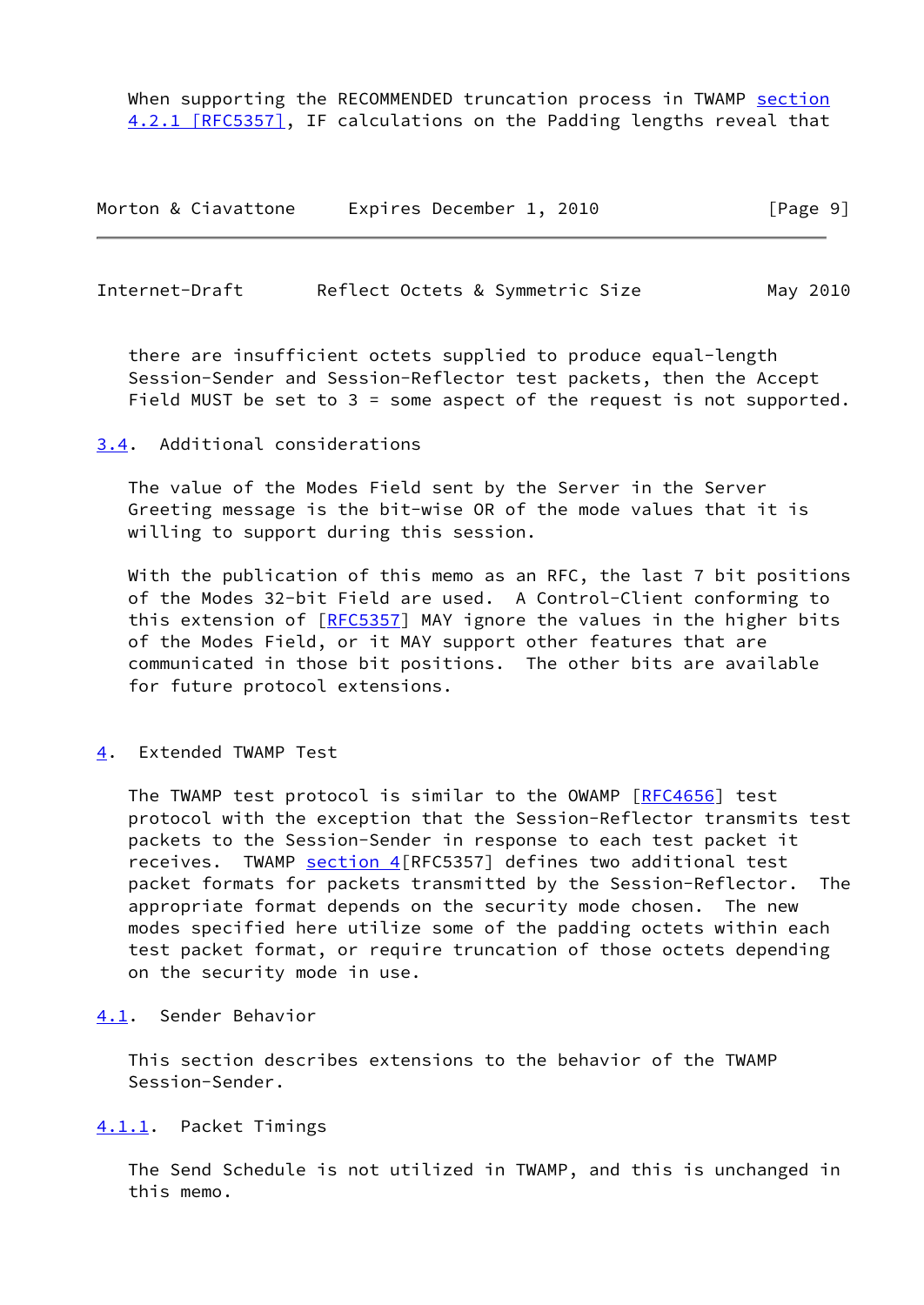#### <span id="page-11-0"></span>[4.1.2](#page-11-0). Reflect Octets: Packet Formats and Contents

 The Session-Sender packet format and content follow the same procedure and guidelines as defined in section [4.1.2 of \[RFC4656\]](https://datatracker.ietf.org/doc/pdf/rfc4656#section-4.1.2) (as indicated in [section 4.1.2](#page-11-0) of TWAMP [\[RFC5357](https://datatracker.ietf.org/doc/pdf/rfc5357)]).

 The Reflect octets mode re-designates the original TWAMP-Test (and OWAMP-Test) Packet Padding Field (see section [4.1.2 of \[RFC4656\]\)](https://datatracker.ietf.org/doc/pdf/rfc4656#section-4.1.2), as

| Morton & Ciavattone               | Expires December 1, 2010                                                    | [Page 10] |
|-----------------------------------|-----------------------------------------------------------------------------|-----------|
| Internet-Draft                    | Reflect Octets & Symmetric Size                                             | May 2010  |
|                                   | shown below for unauthenticated mode:                                       |           |
| $\Theta$                          |                                                                             | 3         |
|                                   | 1 2 3 4 5 6 7 8 9 0 1 2 3 4 5 6 7 8 9 0 1 2 3 4 5 6 7 8 9 0 1               |           |
|                                   | -+-+-+-+-+-<br>Sequence Number                                              |           |
|                                   | Timestamp                                                                   |           |
| +-+-+-+-+-+-+-+-+-+-+-+-+-+-+-+-+ | Error Estimate                                                              |           |
|                                   | Packet Padding (to be reflected)<br>(length in octets specified in command) |           |
|                                   | Additional Packet Padding                                                   |           |
|                                   | -+-+-+-+-+-+-+-+-+-+-+-+-+-+-                                               |           |

 The "Packet Padding (to be reflected)" Field SHALL correspond to the length of octets specified in the Request-TW-Session "Length of padding to reflect" Field to this test session. These are the octets that the Session-Sender expects will be returned by the Session- Reflector.

 The length of the "Additional Packet Padding" Field is the difference between two fields in the Request-TW-Session command, as follows:

"Additional Packet Padding", in octets =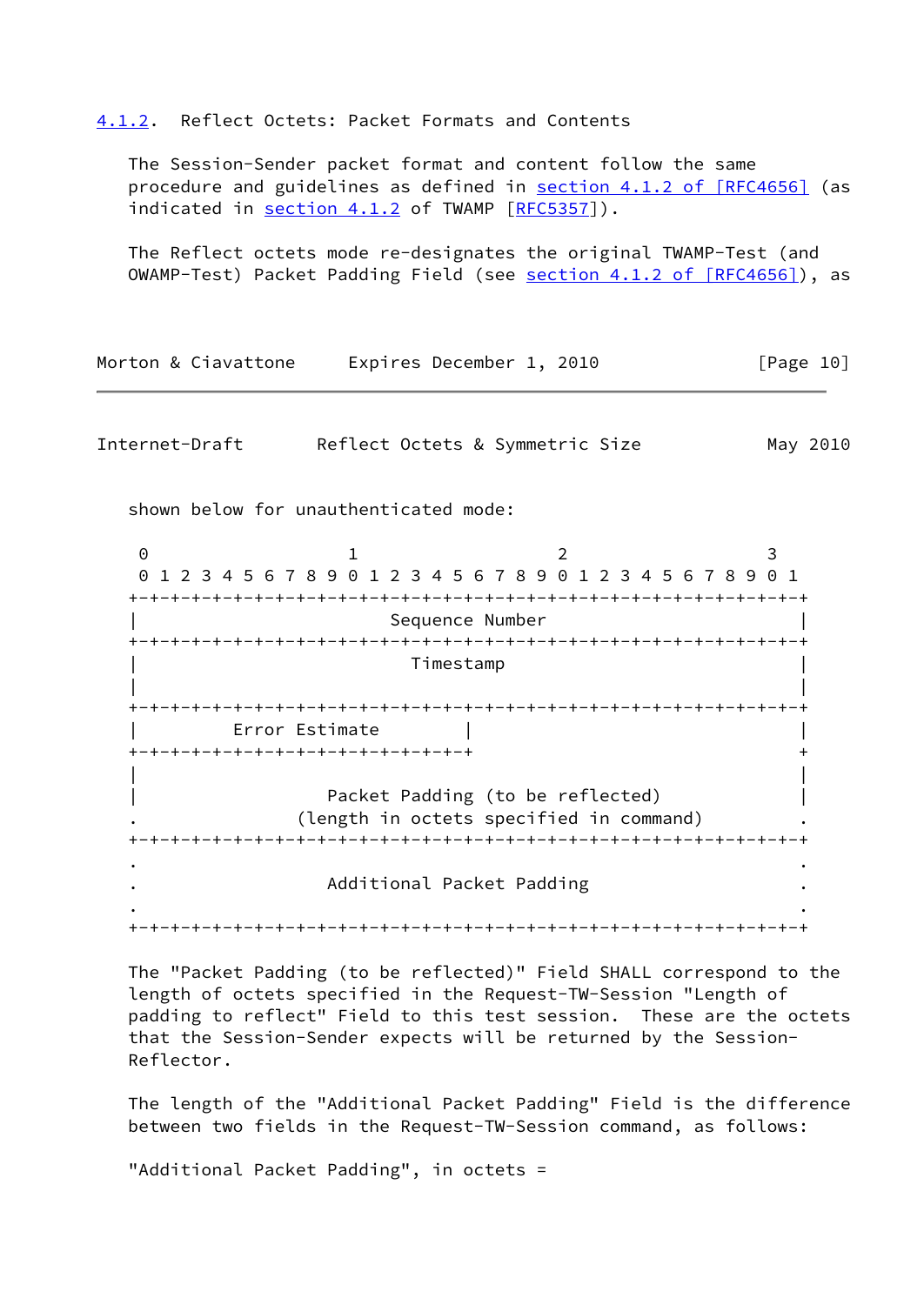"Padding Length" - "Length of padding to reflect"

 When a Server intends octets to be returned in TWAMP-Test packets, it MUST send a non-zero value in the Server octets field, and the TWAMP- Test Session-Sender MUST include those octets in the first 2 octets of the "Packet Padding (to be reflected)" Field as shown below:

| Morton & Ciavattone | Expires December 1, 2010 | [Page 11] |
|---------------------|--------------------------|-----------|
|---------------------|--------------------------|-----------|

Internet-Draft Reflect Octets & Symmetric Size May 2010 0 1 2 3 0 1 2 3 4 5 6 7 8 9 0 1 2 3 4 5 6 7 8 9 0 1 2 3 4 5 6 7 8 9 0 1 +-+-+-+-+-+-+-+-+-+-+-+-+-+-+-+-+ Server octets +-+-+-+-+-+-+-+-+-+-+-+-+-+-+-+-+-+-+-+-+-+-+-+-+-+-+-+-+-+-+-+-+ | | Packet Padding (to be reflected) | | . (length in octets specified elsewhere) . . . +-+-+-+-+-+-+-+-+-+-+-+-+-+-+-+-+-+-+-+-+-+-+-+-+-+-+-+-+-+-+-+-+

 The "Server octets" field contains the same information that the Server returned to the Control-Client in the Accept-Session message corresponding to this specific test session (see [section 3.3](#page-8-0)). At the Session-Reflector, these octets MUST be reflected the same as the rest of the "Packet Padding (to be reflected)" field.

 Note that it is permissible for the Session-Sender to insert the same octets used in the "Octets to be reflected" field of the Request-TW- Session command elsewhere in the "Packet Padding (to be reflected)" field.

<span id="page-12-0"></span>[4.1.3](#page-12-0). Reflect Octets: Interaction with Padding Truncation

When the Reflect Octets mode is selected, and the RECOMMENDED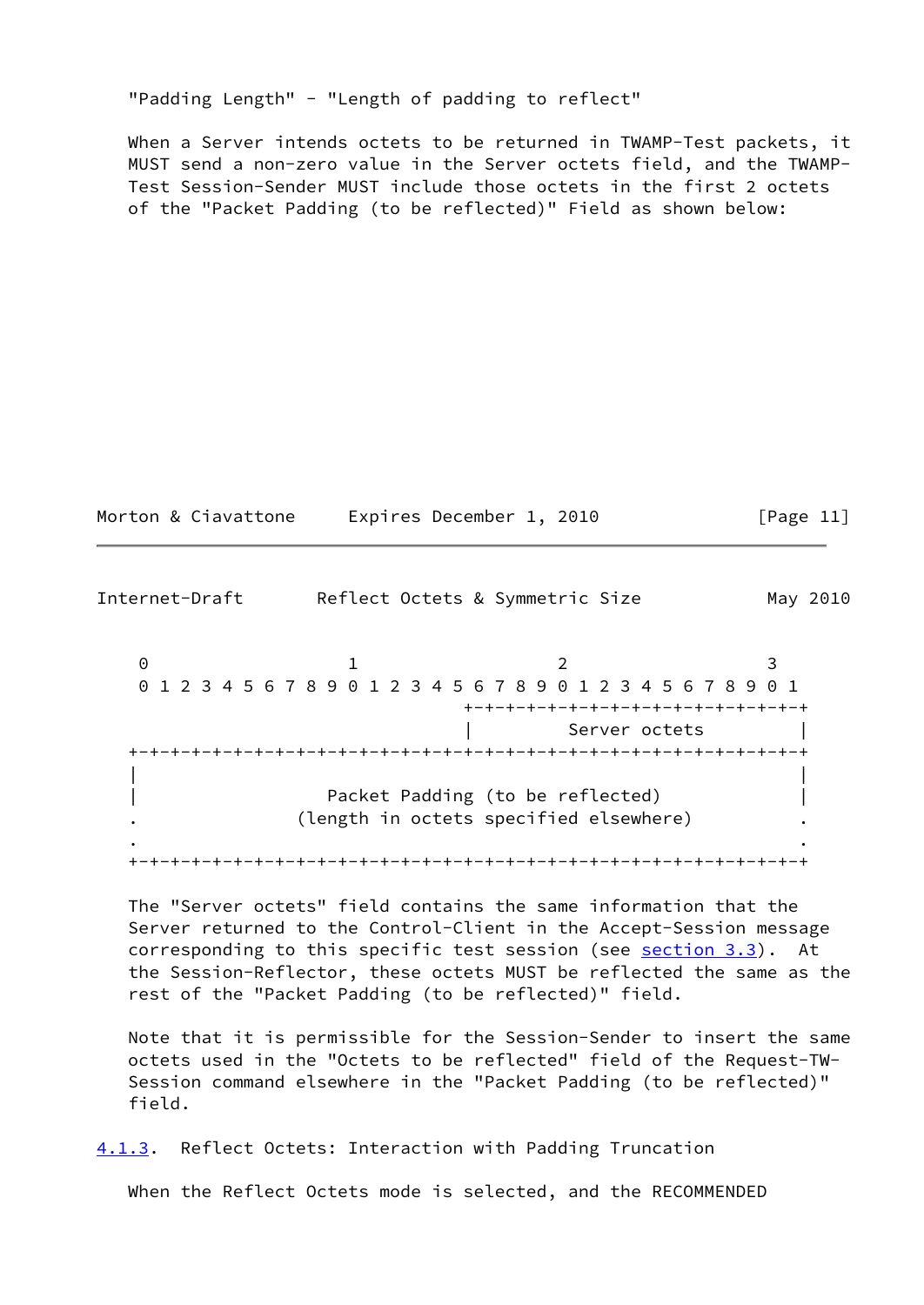truncation process in TWAMP section [4.2.1 \[RFC5357\]](https://datatracker.ietf.org/doc/pdf/rfc5357#section-4.2.1) is supported, the Session-Sender MUST anticipate a minimum padding required to achieve equal size test packets in both directions. The amount of padding needed to achieve symmetrical packet size depends on BOTH the security mode (Unauthenticated/Authenticated/Encrypted) and whether the Reflect Octets mode is selected simultaneously.

When using the RECOMMENDED truncation process in TWAMP [section](https://datatracker.ietf.org/doc/pdf/rfc5357#section-4.2.1) 4.2.1  [\[RFC5357\]](https://datatracker.ietf.org/doc/pdf/rfc5357#section-4.2.1) alone, the Session-Sender MUST append sufficient Packet Padding octets to allow the same IP packet payload lengths to be used in each direction of transmission (this is usually desirable). To compensate for the Session-Reflector's larger test packet format, the Session-Sender MUST append at least 27 octets of padding in Unauthenticated mode, and at least 56 octets in Authenticated and Encrypted modes. The sizes of TWAMP Test protocol packets and the resulting truncated padding to achieve equal packet sizes in both directions are shown in the table below:

|  |  | Morton & Ciavattone |  | Expires December 1, 2010 |  |  | [Page 12] |  |
|--|--|---------------------|--|--------------------------|--|--|-----------|--|
|--|--|---------------------|--|--------------------------|--|--|-----------|--|

<span id="page-13-0"></span>Internet-Draft Reflect Octets & Symmetric Size May 2010

| Octets in:             | Unauthenticated Mode   Auth/Encrypted Mode |     |
|------------------------|--------------------------------------------|-----|
| Reflector Header   41  |                                            | 104 |
| Sender Header          | $\begin{array}{ccc} & 14 \end{array}$      | 48  |
| Truncated Padding   27 |                                            | 56  |

TWAMP-Test Padding Trucation

 When using the Reflect Octets mode simultaneously with the RECOMMENDED truncation process in TWAMP section [4.2.1 \[RFC5357\]](https://datatracker.ietf.org/doc/pdf/rfc5357#section-4.2.1), the Session-Sender MUST append at least 27 octets of padding plus the "Length of the padding to reflect" octets when operating in Unauthenticated mode. The Session-Sender MUST append at least 56 octets of padding plus the "Length of the padding to reflect" octets when operating in Authenticated and Encrypted modes.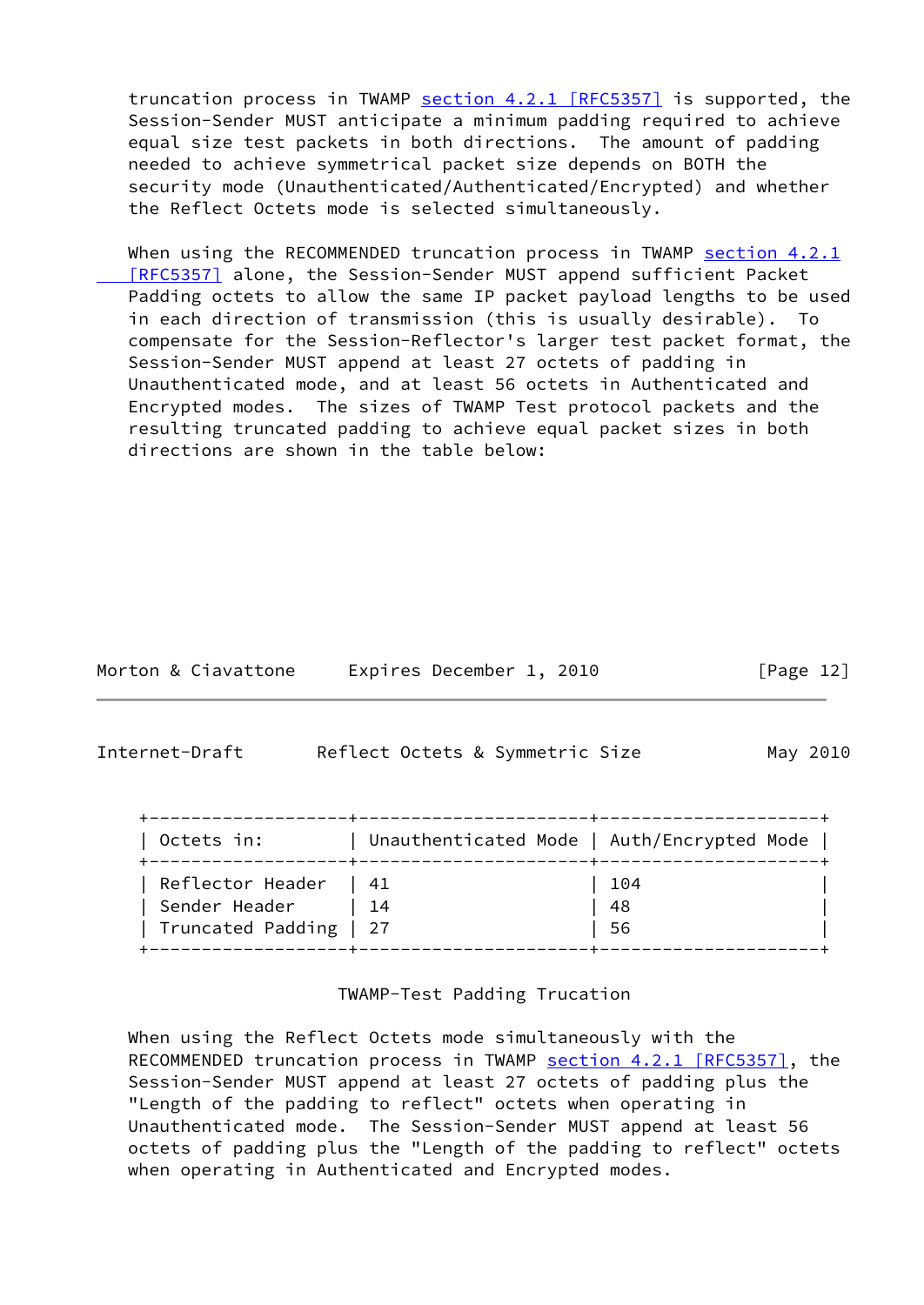#### <span id="page-14-0"></span>[4.1.4](#page-14-0). Symmetrical Size: Session-Sender Packet Format

 When the Symmetrical Size mode is selected, the Session-Sender SHALL use the following TWAMP-Test Packet Format in Unauthenticated mode:

|  | Morton & Ciavattone | Expires December 1, 2010 |  | [Page 13] |  |
|--|---------------------|--------------------------|--|-----------|--|
|  |                     |                          |  |           |  |

<span id="page-14-1"></span>Internet-Draft Reflect Octets & Symmetric Size May 2010

 Unauthenticated Mode 0 1 2 3 0 1 2 3 4 5 6 7 8 9 0 1 2 3 4 5 6 7 8 9 0 1 2 3 4 5 6 7 8 9 0 1 +-+-+-+-+-+-+-+-+-+-+-+-+-+-+-+-+-+-+-+-+-+-+-+-+-+-+-+-+-+-+-+-+ | Sequence Number | +-+-+-+-+-+-+-+-+-+-+-+-+-+-+-+-+-+-+-+-+-+-+-+-+-+-+-+-+-+-+-+-+ | Timestamp | | | +-+-+-+-+-+-+-+-+-+-+-+-+-+-+-+-+-+-+-+-+-+-+-+-+-+-+-+-+-+-+-+-+ | Error Estimate | | +-+-+-+-+-+-+-+-+-+-+-+-+-+-+-+-+ +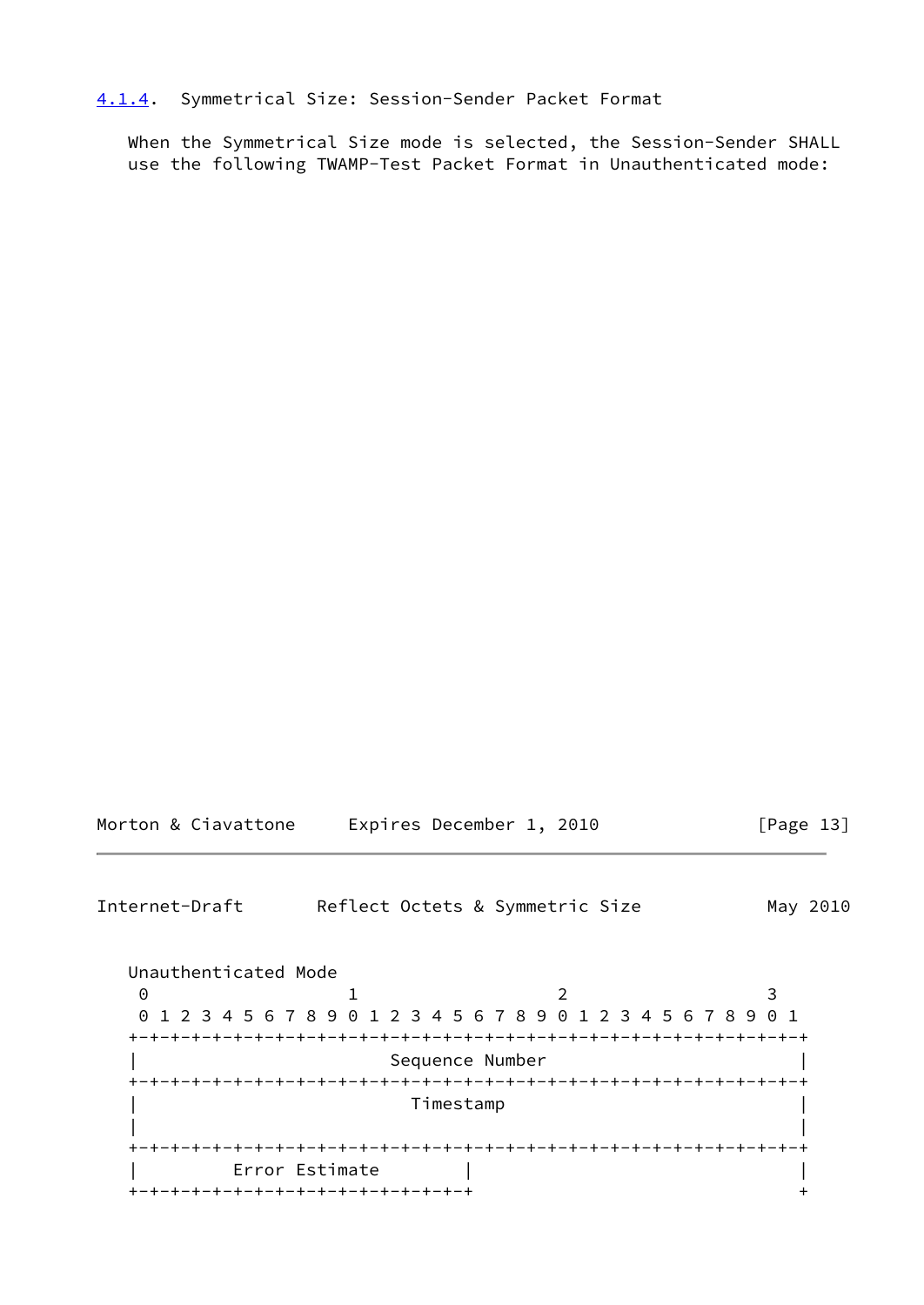

 This feature REQUIRES only a new Session-Sender test packet format, the Session-Reflector test packet format is unchanged.

<span id="page-15-1"></span>[4.1.5](#page-15-1). Symmetrical Size AND Reflect Octets: Session-Sender Packet Format

 When BOTH the Symmetrical Size mode and the Reflect Octets mode are selected, the Session-Sender SHALL use the following TWAMP-Test Packet Format in Unauthenticated mode:

<span id="page-15-0"></span>

| Morton & Ciavattone  | Expires December 1, 2010 |                                                                 | [Page $14$ ] |
|----------------------|--------------------------|-----------------------------------------------------------------|--------------|
| Internet-Draft       |                          | Reflect Octets & Symmetric Size                                 | May 2010     |
| Unauthenticated Mode |                          |                                                                 |              |
| 0                    |                          | $\mathcal{P}$                                                   |              |
|                      |                          | 0 1 2 3 4 5 6 7 8 9 0 1 2 3 4 5 6 7 8 9 0 1 2 3 4 5 6 7 8 9 0 1 |              |
|                      |                          |                                                                 |              |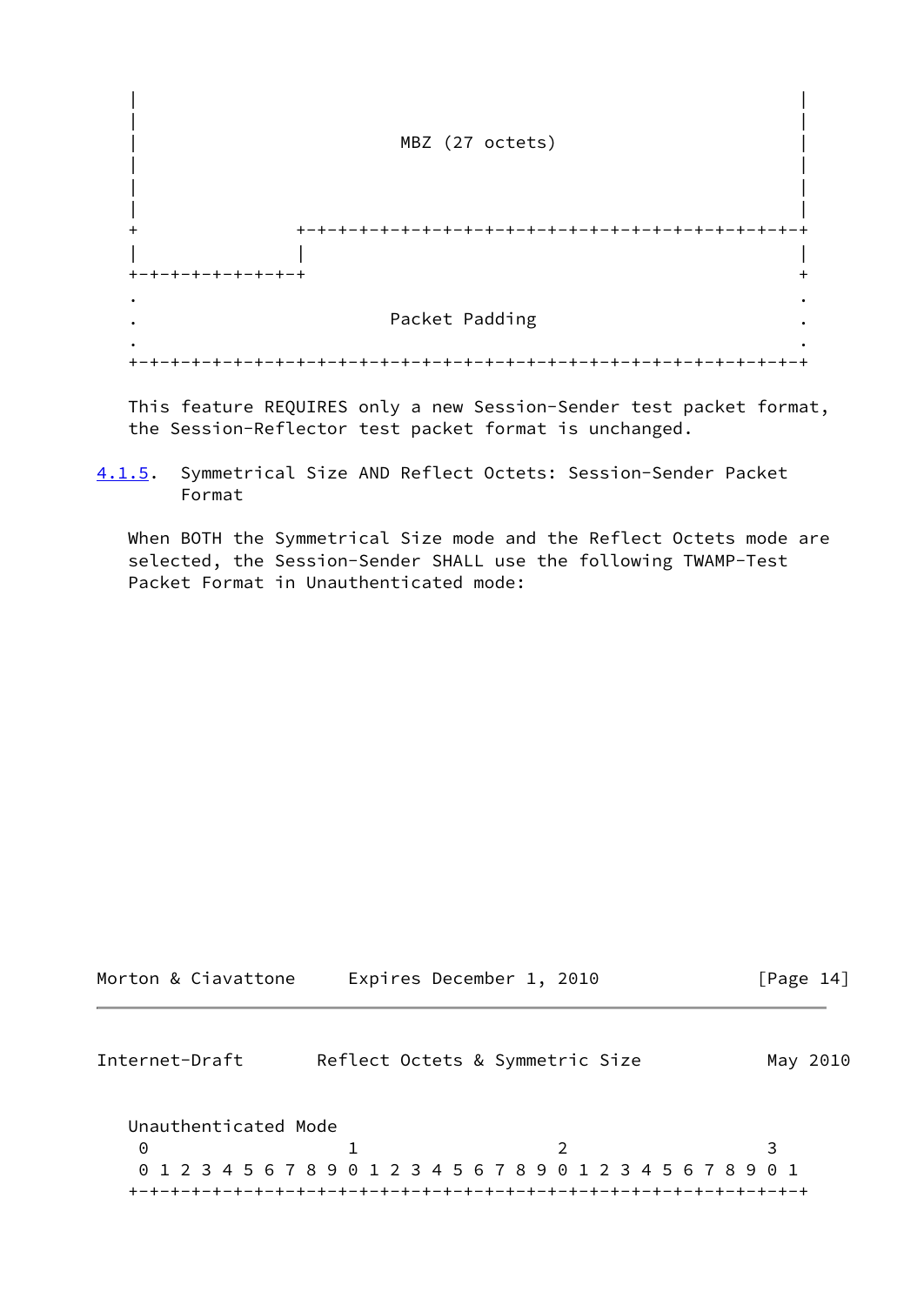Sequence Number +-+-+-+-+-+-+-+-+-+-+-+-+-+-+-+-+-+-+-+-+-+-+-+-+-+-+-+-+-+-+-+-+ | Timestamp | | | +-+-+-+-+-+-+-+-+-+-+-+-+-+-+-+-+-+-+-+-+-+-+-+-+-+-+-+-+-+-+-+-+ Error Estimate +-+-+-+-+-+-+-+-+-+-+-+-+-+-+-+-+ + | | | | MBZ (27 octets) | | | | | | + +-+-+-+-+-+-+-+-+-+-+-+-+-+-+-+-+-+-+-+-+-+-+-+-+ | | | +-+-+-+-+-+-+-+-+ + Packet Padding (to be reflected) | | (length in octets specified in command) +-+-+-+-+-+-+-+-+-+-+-+-+-+-+-+-+-+-+-+-+-+-+-+-+-+-+-+-+-+-+-+-+ . . . Additional Packet Padding . . . +-+-+-+-+-+-+-+-+-+-+-+-+-+-+-+-+-+-+-+-+-+-+-+-+-+-+-+-+-+-+-+-+

 In this combined mode, the Packet Padding to be reflected follows the 27 MBZ octets. In Authenticated or Encrypted modes, the Packet Padding to be reflected follows the 56 MBZ octets.

<span id="page-16-0"></span>[4.2](#page-16-0). Reflector Behavior

 The TWAMP Reflector follows the procedures and guidelines in [section](https://datatracker.ietf.org/doc/pdf/rfc5357#section-4.2) [4.2 of \[RFC5357\]](https://datatracker.ietf.org/doc/pdf/rfc5357#section-4.2), with the following additional functions:

- o Reflect Octets mode: Designated octets in the "Packet Padding (to be reflected)" field of the Session-Sender's test packet MUST be included in the Session-Reflector's test packet.
- o Symmetrical Size mode: The Session-Reflector MUST operate using the Session\_Reflector Packet Format defined in [section 4.1.4,](#page-14-0) where the Padding Octets are separated from the information fields.

| Morton & Ciavattone | Expires December 1, 2010 | [Page $15$ ] |
|---------------------|--------------------------|--------------|
|---------------------|--------------------------|--------------|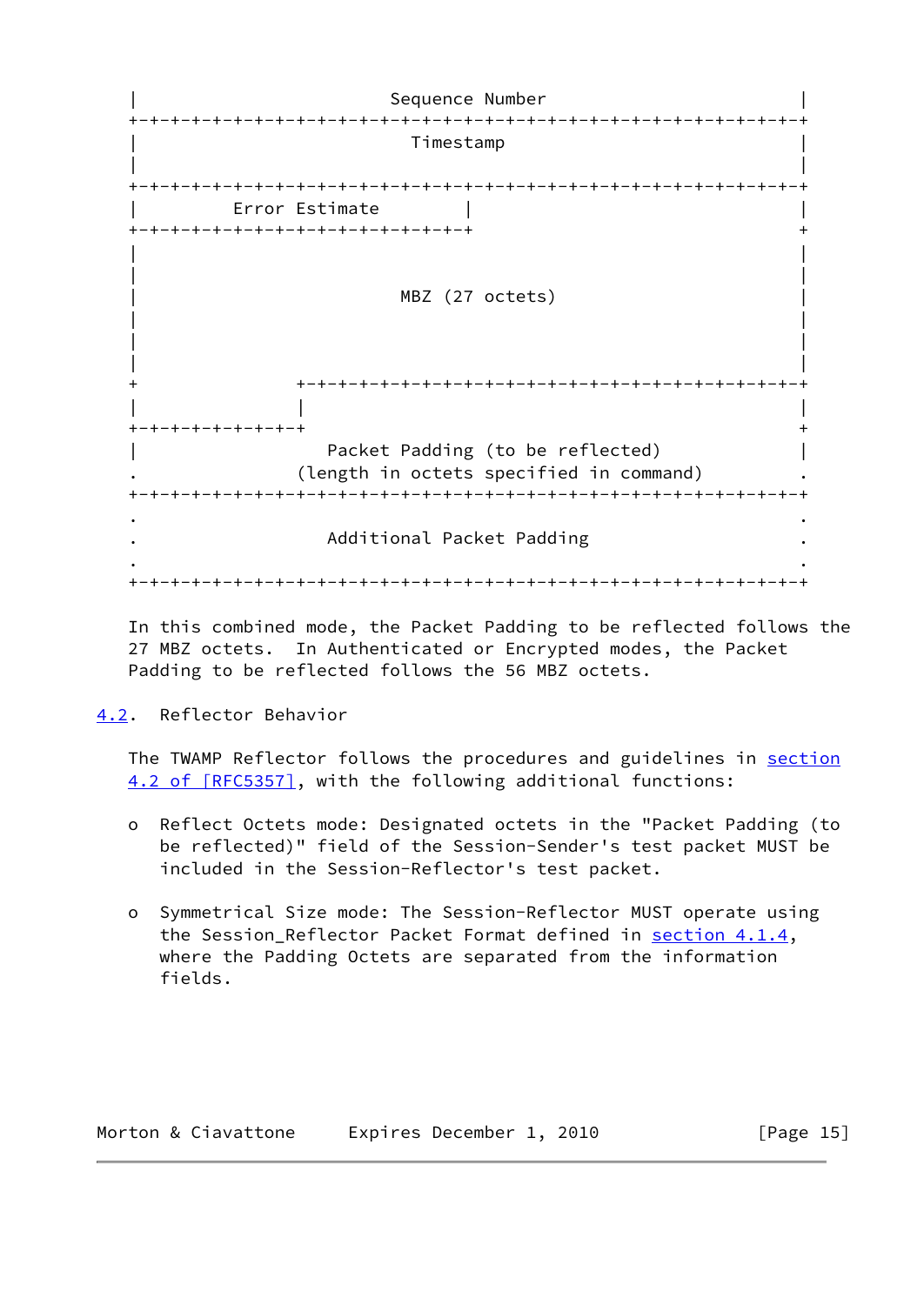<span id="page-17-1"></span><span id="page-17-0"></span>[4.2.1](#page-17-1). Reflect Octets: Session-Reflector Packet Format and Contents

 The Reflect Padding feature re-designates the packet padding field, as shown below. When the Reflect Octets mode is selected, the Session-Sender SHALL use the following TWAMP-Test Packet Format in Unauthenticated mode:

0 1 2 3 0 1 2 3 4 5 6 7 8 9 0 1 2 3 4 5 6 7 8 9 0 1 2 3 4 5 6 7 8 9 0 1 +-+-+-+-+-+-+-+-+-+-+-+-+-+-+-+-+-+-+-+-+-+-+-+-+-+-+-+-+-+-+-+-+ Sequence Number +-+-+-+-+-+-+-+-+-+-+-+-+-+-+-+-+-+-+-+-+-+-+-+-+-+-+-+-+-+-+-+-+ | Timestamp | | | +-+-+-+-+-+-+-+-+-+-+-+-+-+-+-+-+-+-+-+-+-+-+-+-+-+-+-+-+-+-+-+-+ | Error Estimate | MBZ | +-+-+-+-+-+-+-+-+-+-+-+-+-+-+-+-+-+-+-+-+-+-+-+-+-+-+-+-+-+-+-+-+ Receive Timestamp | | +-+-+-+-+-+-+-+-+-+-+-+-+-+-+-+-+-+-+-+-+-+-+-+-+-+-+-+-+-+-+-+-+ Sender Sequence Number +-+-+-+-+-+-+-+-+-+-+-+-+-+-+-+-+-+-+-+-+-+-+-+-+-+-+-+-+-+-+-+-+ Sender Timestamp | | +-+-+-+-+-+-+-+-+-+-+-+-+-+-+-+-+-+-+-+-+-+-+-+-+-+-+-+-+-+-+-+-+ | Sender Error Estimate | MBZ | +-+-+-+-+-+-+-+-+-+-+-+-+-+-+-+-+-+-+-+-+-+-+-+-+-+-+-+-+-+-+-+-+ | Sender TTL | Packet Padding (from Session-Sender) | +-+-+-+-+-+-+-+-+ + . . + +-+-+-+-+-+-+-+-+ | Packet Padding (from Session-Sender) | | +-+-+-+-+-+-+-+-+-+-+-+-+-+-+-+-+-+-+-+-+-+-+-+-+ + | | | |

. Additional Packet Padding .

 +-+-+-+-+-+-+-+-+-+-+-+-+-+-+-+-+-+-+-+-+-+-+-+-+-+-+-+-+-+-+-+-+ The "Packet Padding (from Session-Sender)" field MUST be the same octets as the "Packet Padding (to be reflected)" field in the Session-Sender's test packet, and therefore MUST conform to the length specified in the Request-TW-Session message.

 When the Server has returned a non-zero value in the "Server octets" field of the Accept Session message (as described in [section 3.3](#page-8-0)), then the Session-Reflector SHALL reflect these octets the same as the rest of the "Packet Padding (to be reflected)" Field.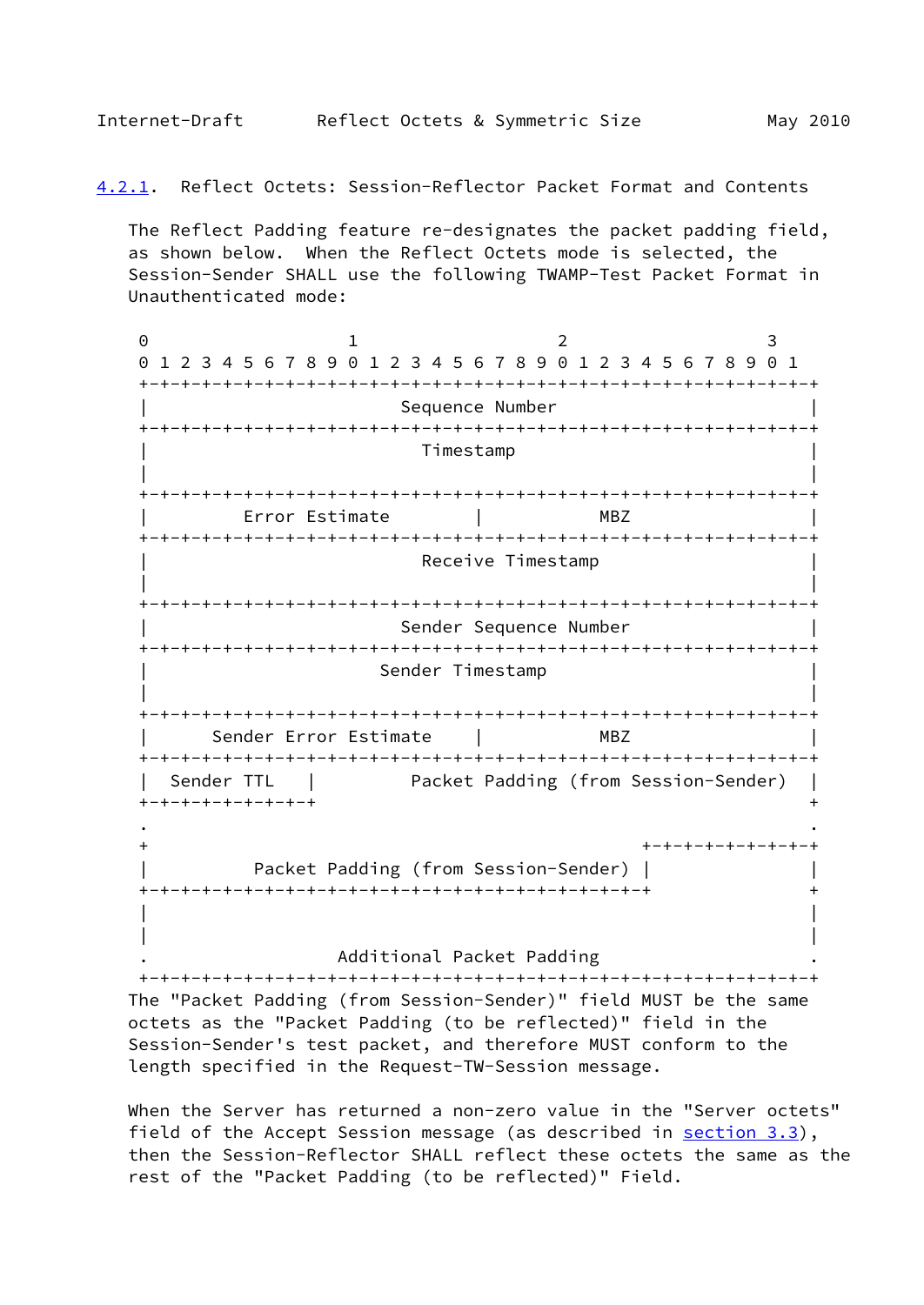When simultaneously using the RECOMMENDED truncation process in TWAMP

Morton & Ciavattone Expires December 1, 2010 [Page 16]

<span id="page-18-1"></span>Internet-Draft Reflect Octets & Symmetric Size May 2010

 section [4.2.1 \[RFC5357\]](https://datatracker.ietf.org/doc/pdf/rfc5357#section-4.2.1) AND Reflect octets mode, the Session- Reflector MUST reflect the designated octets from the Session- Sender's test packet in the "Packet Padding (from Session-Sender)" Field, and MAY re-use additional Packet Padding from the Session- Sender. The Session-Reflector MUST truncate the padding such that the highest number octets are discarded, and the test packet length equals the Session-Sender's packet length. When using the RECOMMENDED truncation process, the Session-Reflector MUST truncate exactly 27 octets of padding in Unauthenticated mode, and exactly 56 octets in Authenticated and Encrypted modes.

 The Session-Reflector MAY re-use the Sender's Packet Padding (since the requirements for padding generation are the same for each).

<span id="page-18-0"></span>[4.2.2](#page-18-0). Symmetrical Size: Session-Reflector Packet Format

 When Symmetrical Size mode is selected, the Session-Sender packet formats for unauthenticated and authenticated/encrypted modes are identical to the core TWAMP specification, section [4.2.1 of](https://datatracker.ietf.org/doc/pdf/rfc5357#section-4.2.1) [RFC5357]. Thus, the Session-Reflector test packet format is unchanged.

 The Session-Reflector MUST construct its test packet using the information in the Session-Sender's test packet. The length of the Session-Reflector's test packet SHALL equal the length of the Session-Sender's test packet.

<span id="page-18-2"></span>[4.2.3](#page-18-2). Symmetrical Size AND Reflect Octets: Session-Sender Packet Format

 When BOTH the Symmetrical Size mode and the Reflect Octets mode are selected, the Session-Reflector MUST operate using the Session\_Reflector Packet Format defined in [section 4.1.5,](#page-15-1) where the Padding Octets are separated from the information fields, and the Padding to be Reflected field precedes the Additional Padding.

 The Session-Reflector SHALL use the same TWAMP-Test Packet Format as specified in [section 4.2.1](#page-17-1) above.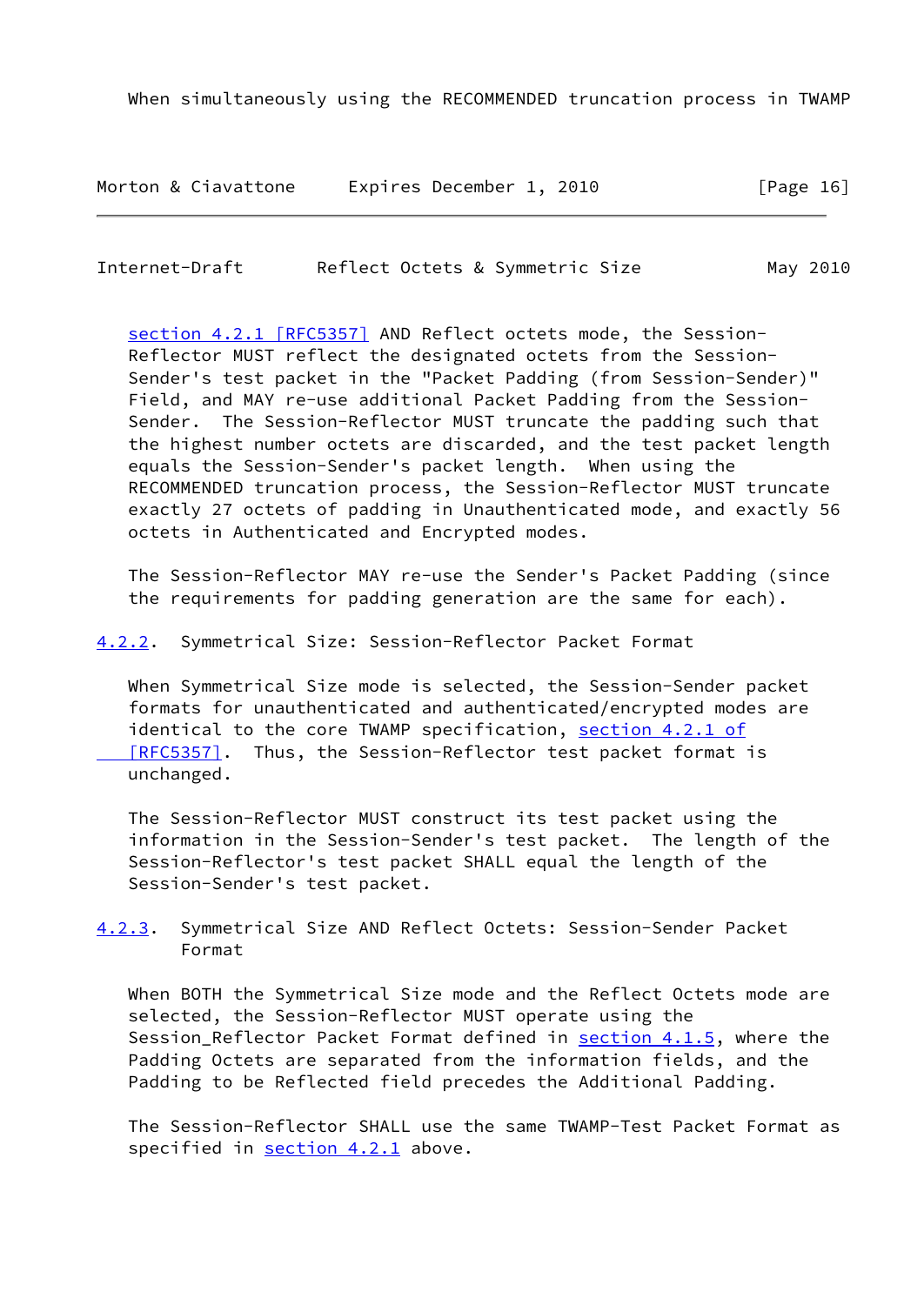#### <span id="page-19-0"></span>[5](#page-19-0). Security Considerations

 These extended modes of operation do not appear to permit any new attacks on hosts communicating with core TWAMP [\[RFC5357](https://datatracker.ietf.org/doc/pdf/rfc5357)].

 The security considerations that apply to any active measurement of live networks are relevant here as well. See [[RFC4656](https://datatracker.ietf.org/doc/pdf/rfc4656)] and [\[RFC5357](https://datatracker.ietf.org/doc/pdf/rfc5357)].

|  | Morton & Ciavattone | Expires December 1, 2010 | [Page 17] |
|--|---------------------|--------------------------|-----------|
|--|---------------------|--------------------------|-----------|

<span id="page-19-2"></span>Internet-Draft Reflect Octets & Symmetric Size May 2010

## <span id="page-19-1"></span>[6](#page-19-1). IANA Considerations

 This memo adds two modes to the IANA registry for the TWAMP Modes Field, and describes behavior when the new modes are used. This field is a recognized extension mechanism for TWAMP.

## <span id="page-19-3"></span>[6.1](#page-19-3). Registry Specification

IANA has created a TWAMP-Modes registry (as requested in [\[RFC5618](https://datatracker.ietf.org/doc/pdf/rfc5618)]). TWAMP-Modes are specified in TWAMP Server Greeting messages and Set-up Response messages, as described in section [3.1 of \[RFC5357\]](https://datatracker.ietf.org/doc/pdf/rfc5357#section-3.1), consistent with section [3.1 of \[RFC4656\]](https://datatracker.ietf.org/doc/pdf/rfc4656#section-3.1), and extended by this memo. Modes are indicated by setting bits in the 32-bit Modes field that correspond to values in the Modes registry. For the TWAMP-Modes registry, we expect that new features will be assigned increasing registry values that correspond to single bit positions, unless there is a good reason to do otherwise (more complex encoding than single bit positions may be used in the future, to access the 2^32 value space).

<span id="page-19-4"></span>[6.2](#page-19-4). Registry Management

 This registry must be updated only by "IETF Consensus" as specified in [[RFC5226\]](https://datatracker.ietf.org/doc/pdf/rfc5226) (an RFC documenting registry use that is approved by the IESG).

<span id="page-19-5"></span>[6.3](#page-19-5). Experimental Numbers

No experimental values are currently assigned for the Modes Registry.

<span id="page-19-6"></span>[6.4](#page-19-6). Registry Contents

TWAMP Modes Registry is recommended to be augmented as follows: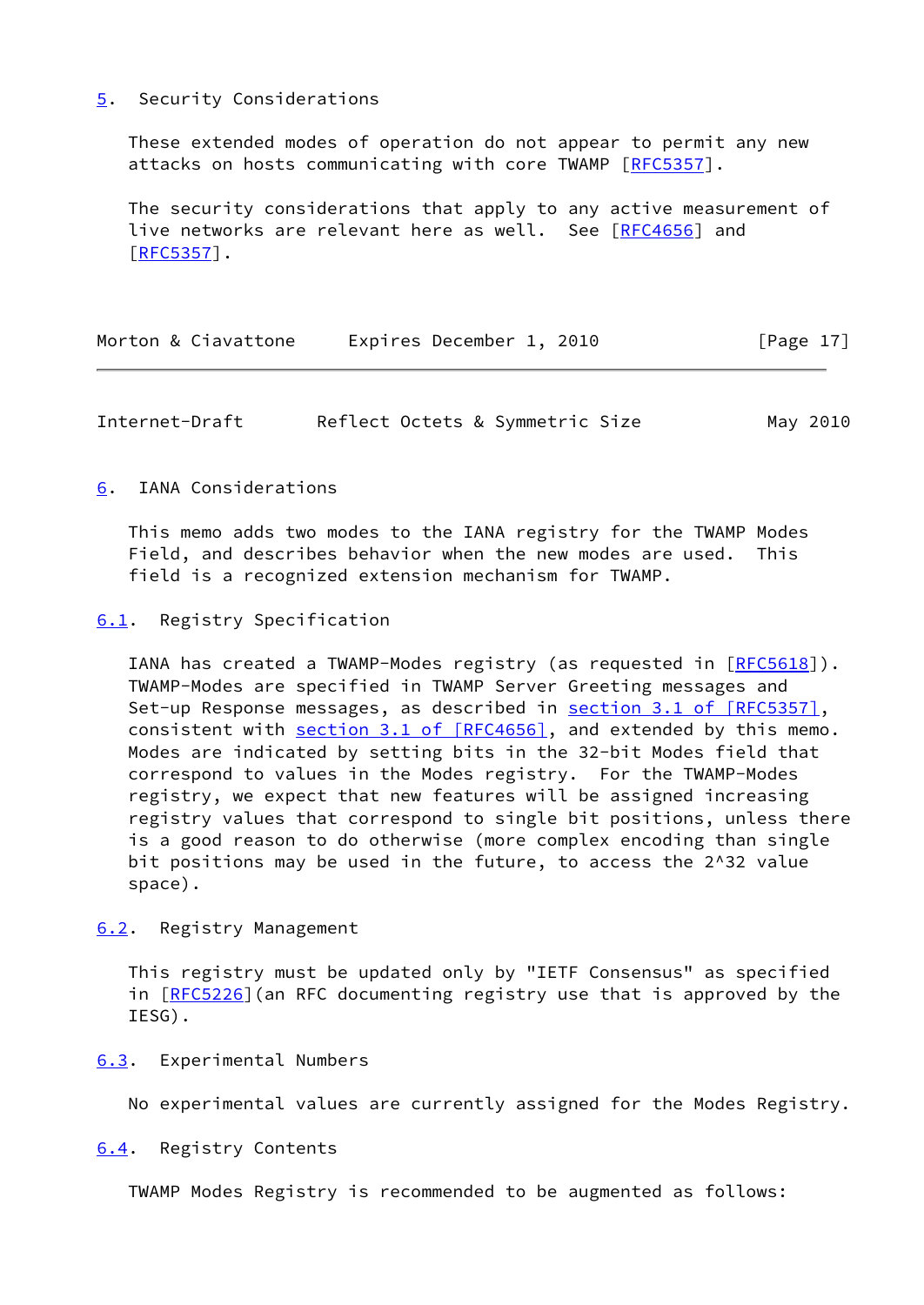$[Page 18]$ 

<span id="page-20-0"></span>

|                | Internet-Draft                                     | Reflect Octets & Symmetric Size                                                           | May 2010 |  |
|----------------|----------------------------------------------------|-------------------------------------------------------------------------------------------|----------|--|
| $\Theta$       | Value Description<br>Reserved                      | Semantics Definition                                                                      |          |  |
| $\mathbf{1}$   | Unauthenticated                                    | RFC4656, Section 3.1                                                                      |          |  |
| $\overline{2}$ | Authenticated                                      | RFC4656, Section 3.1                                                                      |          |  |
| 4              | Encrypted                                          | RFC4656, Section 3.1                                                                      |          |  |
| 8              | Auth. CONTROL                                      | Unauth. TEST protocol, RFC5618, Section 3.1 (3)                                           |          |  |
| 16             | Individual Session RFC????, Section 3.1<br>Control | bit position (4)                                                                          |          |  |
| <b>XXX</b>     | Capability                                         | Reflect Octets this memo, <u>section 3.1</u><br>new bit position (X)                      |          |  |
| ууу            |                                                    | Symmetrical Size this memo, section 3.1<br>Sender Test Packet Format new bit position (Y) |          |  |
|                | The suggested values are                           |                                                                                           |          |  |

X=5, xxx=32

Y=6, yyy=64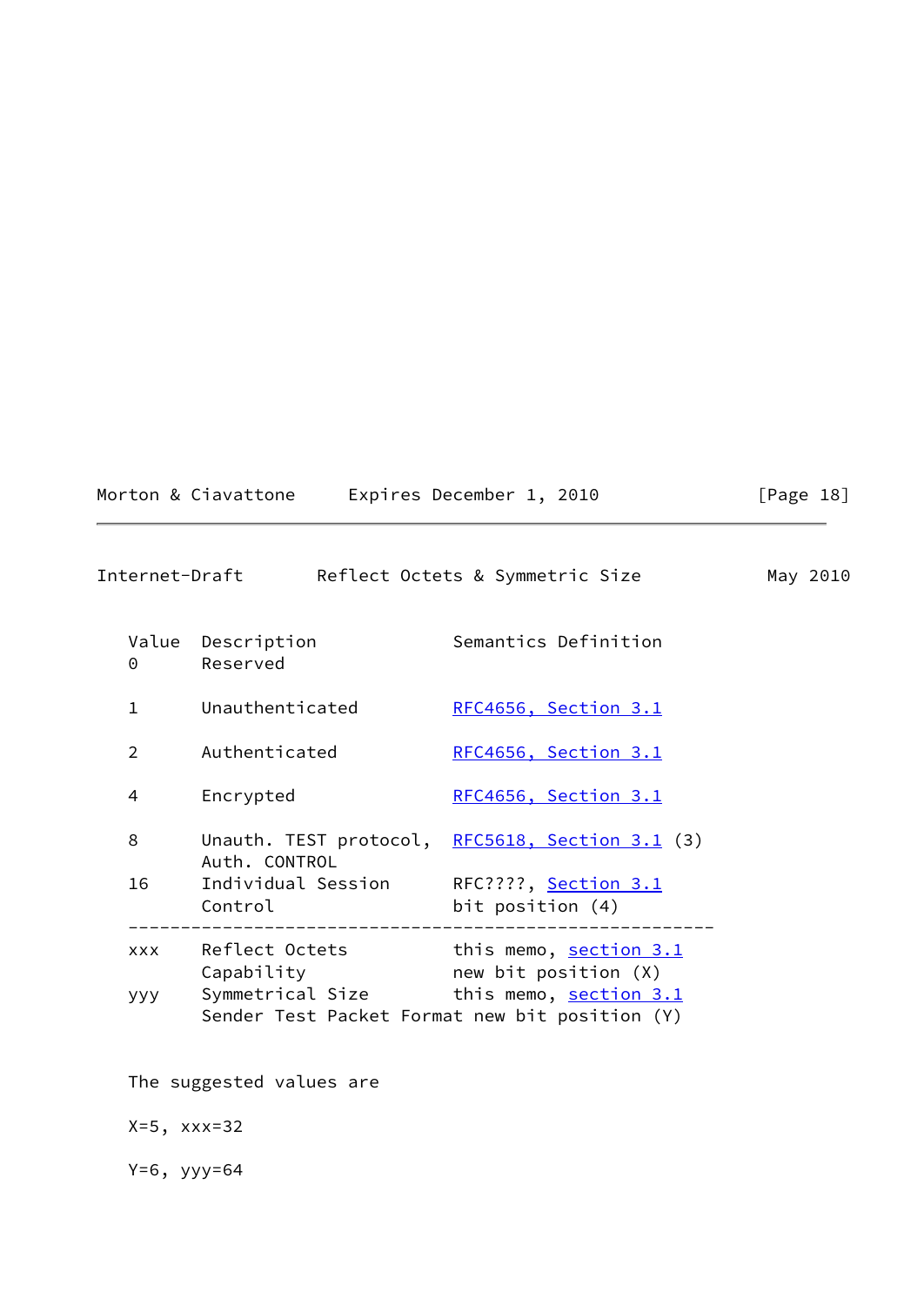### <span id="page-21-0"></span>[7](#page-21-0). Acknowledgements

 The authors thank Steve Baillargeon, Walt Steverson, and Stina Ross for helpful review and comments.

## <span id="page-21-1"></span>[8](#page-21-1). References

<span id="page-21-2"></span>[8.1](#page-21-2). Normative References

- [RFC2119] Bradner, S., "Key words for use in RFCs to Indicate Requirement Levels", [BCP 14](https://datatracker.ietf.org/doc/pdf/bcp14), [RFC 2119](https://datatracker.ietf.org/doc/pdf/rfc2119), March 1997.
- [RFC4656] Shalunov, S., Teitelbaum, B., Karp, A., Boote, J., and M. Zekauskas, "A One-way Active Measurement Protocol (OWAMP)", [RFC 4656](https://datatracker.ietf.org/doc/pdf/rfc4656), September 2006.
- [RFC5226] Narten, T. and H. Alvestrand, "Guidelines for Writing an IANA Considerations Section in RFCs", [BCP 26](https://datatracker.ietf.org/doc/pdf/bcp26), [RFC 5226](https://datatracker.ietf.org/doc/pdf/rfc5226), May 2008.

| Morton & Ciavattone | Expires December 1, 2010 | [Page 19] |
|---------------------|--------------------------|-----------|
|---------------------|--------------------------|-----------|

- <span id="page-21-4"></span>Internet-Draft Reflect Octets & Symmetric Size May 2010
	- [RFC5357] Hedayat, K., Krzanowski, R., Morton, A., Yum, K., and J. Babiarz, "A Two-Way Active Measurement Protocol (TWAMP)", [RFC 5357,](https://datatracker.ietf.org/doc/pdf/rfc5357) October 2008.
	- [RFC5618] Morton, A. and K. Hedayat, "Mixed Security Mode for the Two-Way Active Measurement Protocol (TWAMP)", [RFC 5618](https://datatracker.ietf.org/doc/pdf/rfc5618), August 2009.
- <span id="page-21-3"></span>[8.2](#page-21-3). Informative References

Authors' Addresses

 Al Morton AT&T Labs 200 Laurel Avenue South Middletown,, NJ 07748 USA